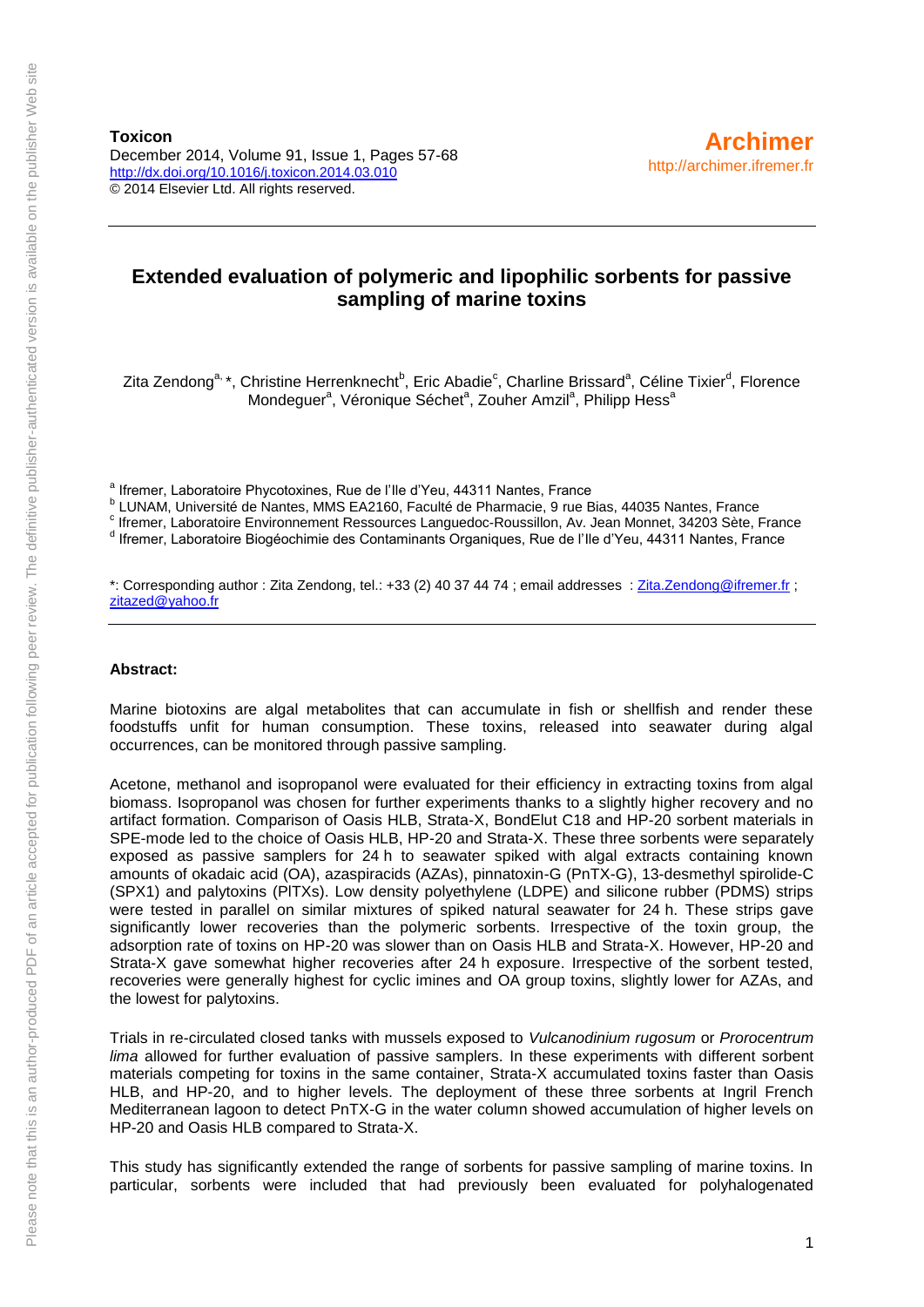contaminants, pharmaceuticals, phytochemicals or veterinary residues. Moreover, this study has for the first time demonstrated the usefulness of the polymeric Oasis HLB and Strata-X sorbents in laboratory and field studies for various microalgal toxins.

#### **Highlights**

► First use of Strata-X, Oasis HLB, LDPE and PDMS as passive samplers for many toxins. ► Passive sampling of Ovatoxin-a was possible in laboratory trials. ►Presence of *Prorocentrum lima* indicated through passive sampling.► Toxins from benthic algae detected with passive samplers. ► HP-20 most appropriate for long exposure periods (>5 days).

**Keywords :** Passive sampling ; Marine toxins ; Oasis HLB ; Strata-X ; LDPE ; PDMS ; SPATT

#### **1. Introduction**

Marine toxins are an important international issue for public health and the fish and shellfish industry. Indeed, toxins produced by a number of naturally occurring planktonic and benthic/epiphytic microalgae can accumulate in seafood and render them improper for human consumption. To protect consumers from intoxication, many countries, essentially those with important shellfish industries, have set up monitoring programs. Traditional monitoring through phytoplankton monitoring and shellfish testing has proven to be an effective warning method. However, phytoplankton samples can only describe a 'snapshot' of the microalgal community at a single point in space and time (Lane et al., 2010), and some microalgal species are too small (<20 μm) or benthic/epiphytic. Such algae are hard to identify or detect as identification is difficult for organisms below 20 μm in size and benthic/epiphytic algae require specific, additional sampling protocols (MacKenzie, 2010). For these reasons, Solid Phase Adsorption Toxin Tracking (SPATT) has been introduced as a passive sampling technique to detect and accumulate toxins released into the water during algal blooms (MacKenzie et al., 2004). Another advantage of the SPATT technique is the fact that the targeted toxins do not undergo biotransformation unlike in shellfish (Jauffrais et al., 2013). Thus, the identification of microalgae through toxin profiles in passive samplers is simplified.

Many different sorbents have been used for passive sampling all over the world, from HP-20 to SEPABEADS type resins (Fux et al., 2008, Li et al., 2011, Pizarro et al., 2013 and Zhao et al., 2013), for the accumulation of microalgal or cyanobacterial toxins of different polarities (Kudela, 2011, Lacaze, 2012 and Zhao et al., 2013). In the environment, passive sampling has proven to be useful to detect toxins released into seawater by benthic or very small pelagic microalgae like Pinnatoxins (PnTXs) (MacKenzie et al., 2011) or Azaspiracids (AZAs) (Fux et al.,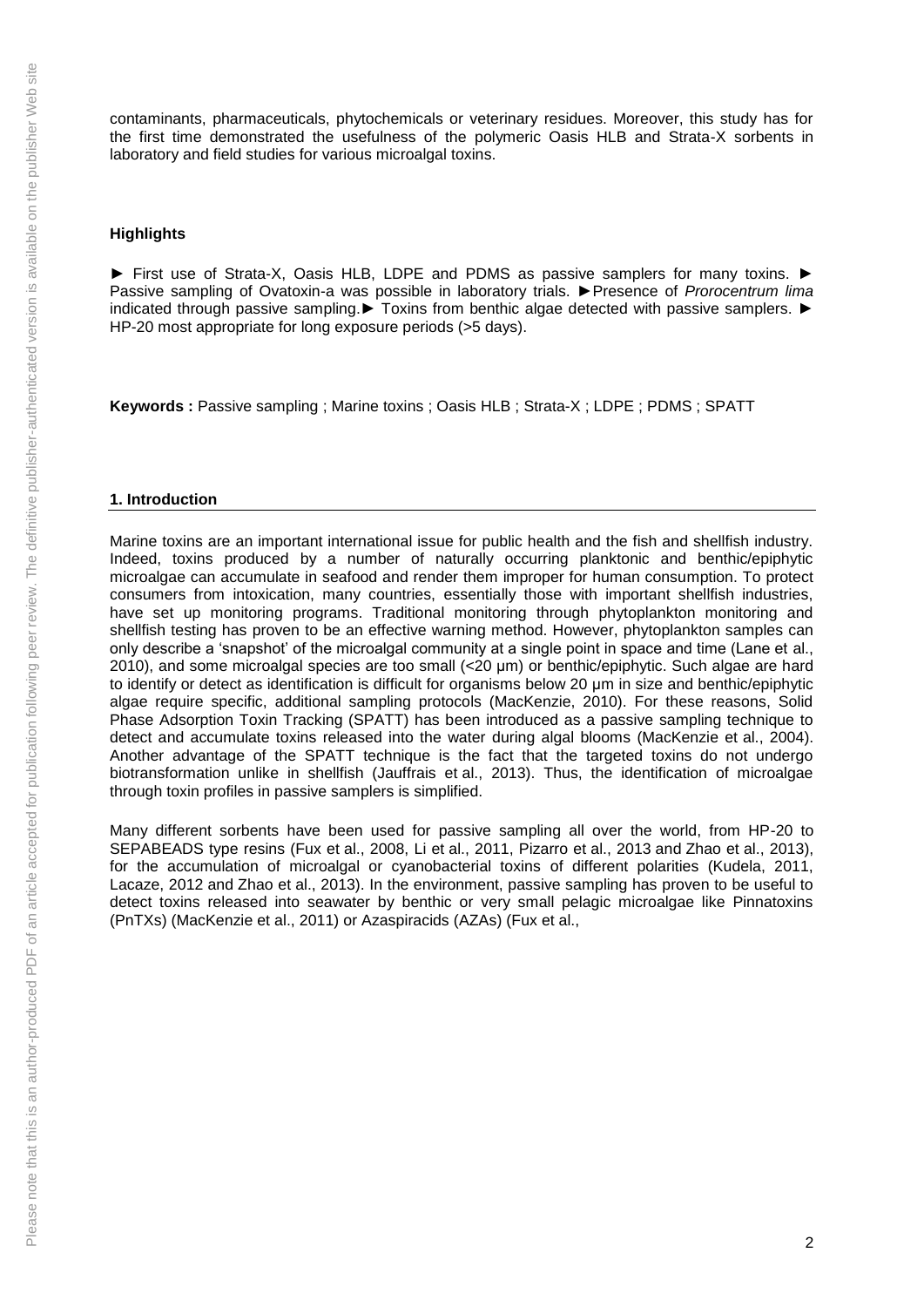2009), using HP-20 sorbent. This sorbent was also efficient in accumulating ciguatoxin and maitotoxin in *Gambierdiscus pacificus* cultures (Caillaud et al., 2011).

s: the pharmaceutical POCIS and the pesticide POCIS. In the first one the membrane en<br>sorbent, while in the second the sorbrent is a triphasic mixture of Isolute ENV<sup></sup> polys<br>ne and Ambersorh J500 carbon dispersed on S-X3 B Besides SPATT designed for toxin monitoring, various passive samplers were developed for the monitoring of polar or hydrophobic organic contaminants (HOCs), such as Polar Organic Chemical Sampler (POCIS), or Low Density PolyEthylene (LDPE) and Polydimethylsiloxane (PDMS) strips. There are two different POCIS configurations: the pharmaceutical POCIS and the pesticide POCIS. In the first one the membrane encloses 52 Oasis HLB sorbent, while in the second the sorbent is a triphasic mixture of Isolute ENV<sup>+</sup> polystyrene divinylbenzene and Ambersorb1500 carbon dispersed on S-X3 Biobeads (Alvarez et al., 2004; Harman et al., 2012). POCIS devices are often used in aquatic environments to monitor polar organic chemicals (Alvarez et al., 2004; Harman et al., 2012; Kaserzon et al., 2012). For hydrophobic compounds, the first passive sampling device developed was the Semipermeable membrane device (SPMD) which is made of a layflat low density polyethylene (LDPE) membrane tube that contains a liquid film of triolein (Huckins et al., 1990). However, the use of SMPD can lead to various difficulties related to possible tearing of the membrane (loss of triolein) or the separation of triolein from HOCs. Moreover, a disadvantage of triolein is that it is too specific to be generically used for the monitoring of compounds of different polarities (Lacaze, 2012). Next to SMPD, single-phase polymeric sheets and films like LDPE (Allan et al., 2013; Bao et al., 2012) or silicone rubber (PDMS) (Rusina et al., 2007; Shea et al., 2006) have also been used for the accumulation of lipophilic compounds.

63 This study aims to evaluate the ability of Oasis® HLB, Strata-X<sup>™</sup>, BondElut<sup>™</sup> C18, LDPE and PDMS as passive samplers to accumulate marine toxins. Although passive sampling has been successfully used several times to monitor microalgal toxins using different bulk polymeric sorbents, Oasis HLB has, to our knowledge, never been evaluated as a passive sampling sorbent for phycotoxins, and Strata-X has been evaluated only once as a passive sampler for the accumulation of cyanotoxins (Wood et al., 2011). In this study we also evaluated the use of LDPE and silicone membrane strips for the accumulation of lipophilic toxins other than brevetoxins (BTXs) (Shea et al., 2006). This is also the first attempt to test samplers containing a low amount of sorbent (300 mg, ten times less than the amount typically used). Furthermore, in addition to lipophilic azaspiracids (AZAs), 13-desmethyl spirolide-C (SPX1), okadaic acid (OA), dinophysistoxin-1 (DTX1) and PnTX-G (Fig. 1), we have also tested our passive samplers for their ability to accumulate the amphiphilic palytoxins (PlTXs).

Different types of sorbents were investigated through various protocols: i) screening and optimisation of sorbents in SPE-mode, and choice of the sorbents appropriate for passive sampling; ii) passive samplers immersed in spiked seawater; iii) passive samplers in experimental tanks and iv) passive samplers in the field. Throughout the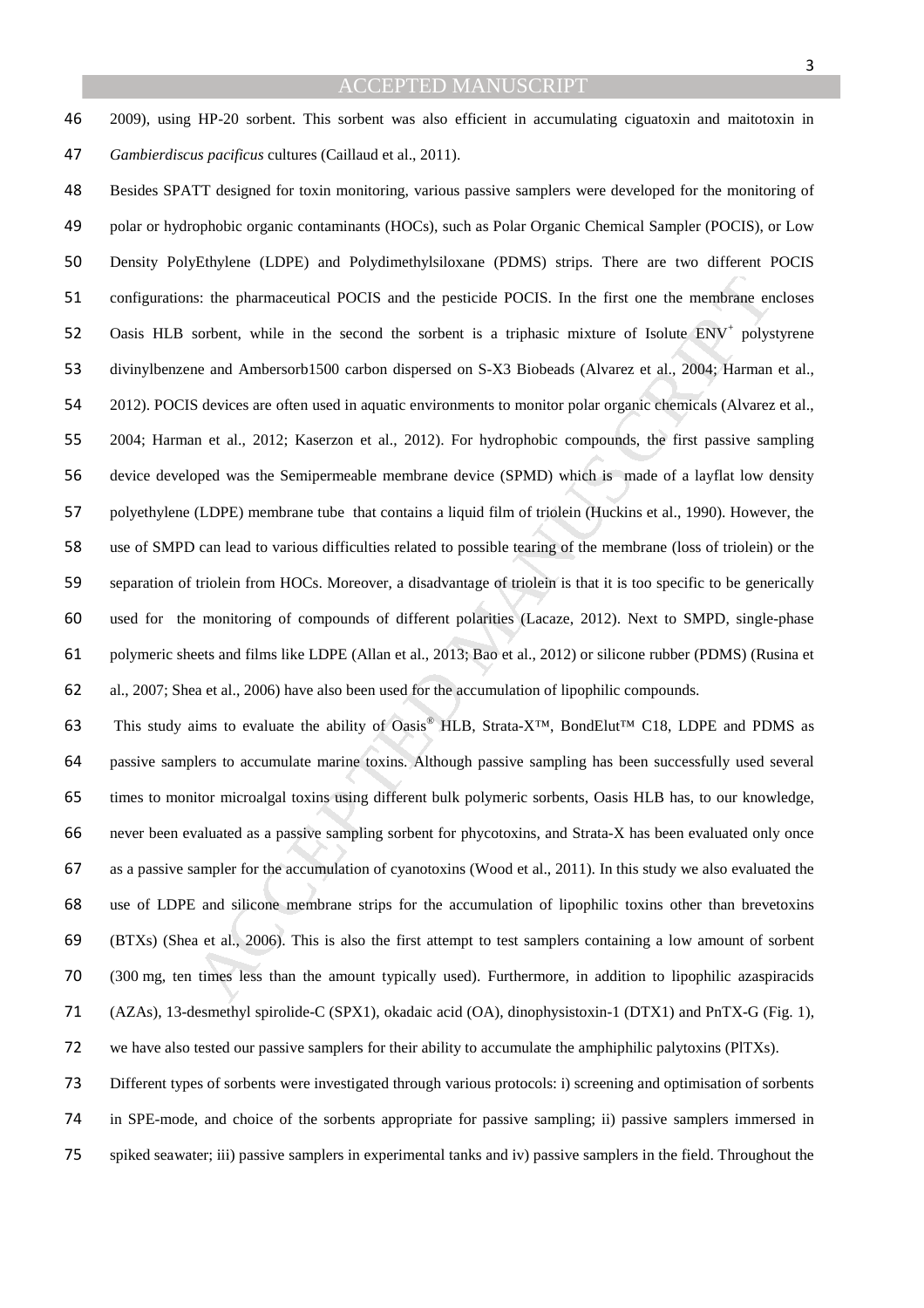different protocols, sorbents and samplers were compared according to the amount of toxins they had accumulated.

## **2. MATERIALS AND METHODS**

## **2.1. Chemicals and sorbent material**

emicals and sorbent material<br>
udard solutions of OA, 13-DesMe-C (SPX1), AZA-1, 2 and 3, and PnTX-G were obtained fre<br>
each Council in Halifax, Canada. Purified Palytoxin (PITX) standard was from Wako (J<br>
etonitrile, butano 81 Certified standard solutions of OA, 13-DesMe-C (SPX1), AZA-1, 2 and 3, and PnTX-G were obtained from the National Research Council in Halifax, Canada. Purified Palytoxin (PlTX) standard was from Wako (Japan). Methanol, acetonitrile, butanol, isopropanol, hexane, ethyl acetate and acetone were obtained as HPLC grade solvents from AtlanticLabo (Bordeaux, France) and Sigma Aldrich (Steinheim, Germany). Acetic acid eluent for LC-MS and ammonium hydroxide (28–30%) were also acquired from Sigma-Aldrich. Milli-Q water was produced in-house to 18MΩ/cm quality, using a Milli-Q integral 3 system (Millipore). For analyses with the high resolution mass spectrometry instrument, acetonitrile and water of very high purity grade were obtained from Fischer Scientific (Illkirch, France).

89 Diaon<sup>®</sup> HP-20 polymeric resin was purchased as bulk resin from Sigma-Aldrich. Strata-X™ (200 mg, 500 mg 90 cartridges and bulk) and Oasis® HLB (30 mg, 200 mg and bulk) were supplied by Phenomenex (Le Pecq, 91 France) and Waters (Saint Quentin Yvelines, France), respectively. Reverse phase BondElut™ C18 cartridges 92 (500 mg) and 3 mL capacity 2 frits-Reservoirs were from Agilent Technologies. AlteSil™ translucent silicone 93 rubber sheets (PDMS) of 500 µm thickness were purchased from Altec Products Limited (Cornwall, UK). LDPE 94 strips (70 µm) were prepared from additive-free LDPE lay-flat tubing purchased from Brentwood Plastics (MO, USA).

#### **2.2. Microalgae cultures and algal extracts**

#### **2.2.1. Microalgae cultures**

Algae paste from *Azadinium spinosum* and *Alexandrium ostenfeldii* were available from previous studies (Jauffrais et al., 2012b; Medhioub et al., 2011). *Prorocentrum lima*, *Vulcanodinium rugosum* and *Ostreopsis ovata* were cultured at the laboratory. *V. rugosum* (IFR-VRU-01I strain) was cultured using L1 medium without silicate, prepared with filtered (0.2 µm) Mediterranean sea water*.* The culture was in batch mode (200 mL), with 103 a photon flux density of 292 μmol/m<sup>2</sup>/s. Temperature was set at 22°C. *P. lima (PL4V* and *PL2V strains)* was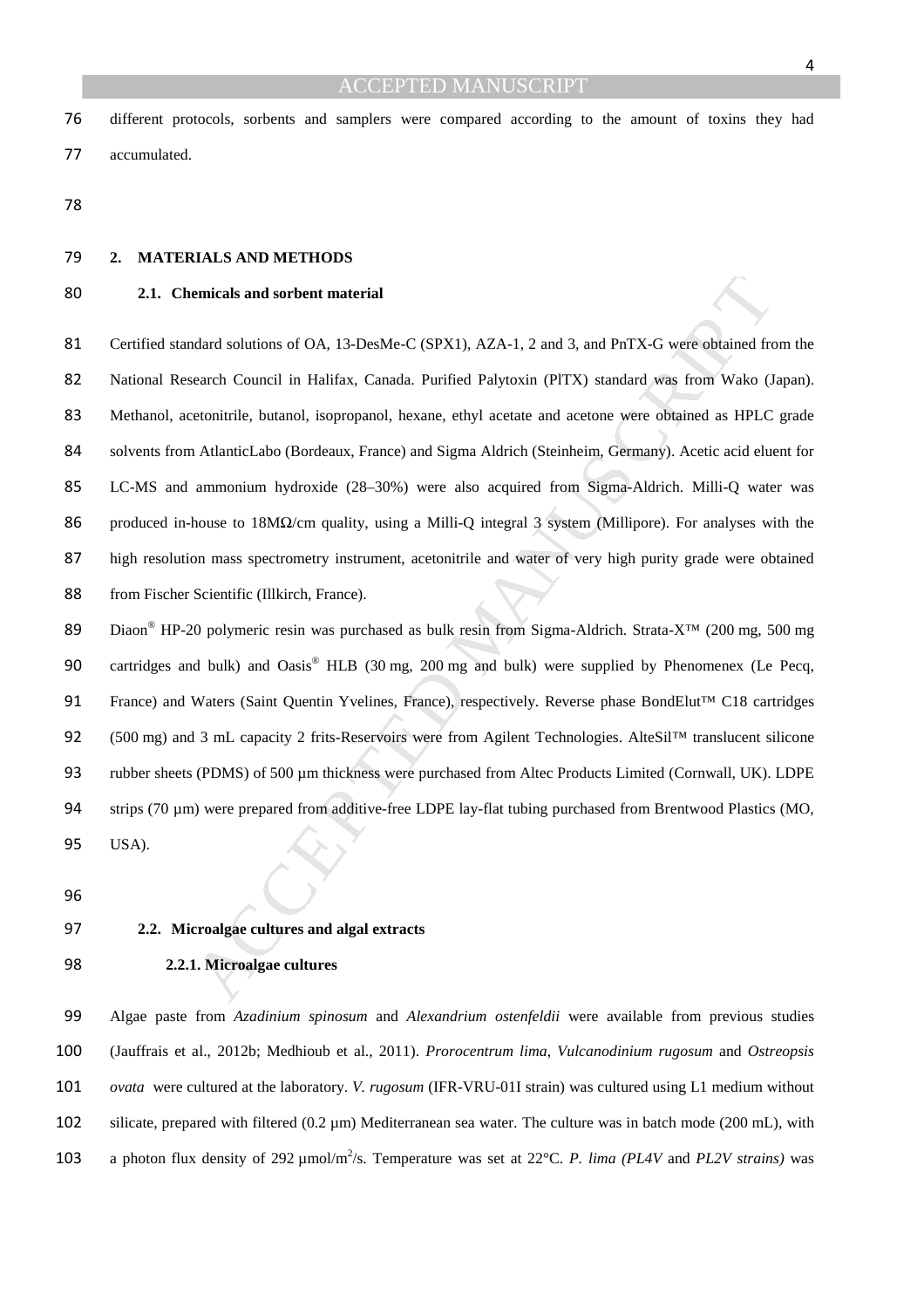104 cultured using  $F/2$  medium, prepared with filtered (0.2  $\mu$ m) Atlantic sea water. The culture was in batch mode 105 (300 mL), with a photon flux density of 181 µmol/m<sup>2</sup>/s. Temperature was set at 16°C. *O. ovata* strains, isolated in the bay of Villefranche-sur-Mer (France), were cultured using L1 medium without silicate, prepared with filtered (0.2 mm) Mediterranean seawater. Soil extract (2 mL/L of medium) (Andersen, 2005) was added to the 108 medium. The culture was in batch mode (200 mL), with a photon flux density of 370  $\mu$ mol/m<sup>2</sup>/s. Temperature was set at 22°C. All microalgae were cultured with a photoperiod of 16 h of light and 8 h of dark, and cells were collected during stationary phase by 20 min centrifugation at 3500 *g* and 4°C.

#### **2.2.2. Algal extracts**

<sup>2</sup>C. All microalgae were cultured with a photoperiod of 16 h of light and 8 h of dark, and celling stationary phase by 20 min centrifugation at 3500 g and 4°C.<br> **2. Algal extracts**<br> **g** experiments, algal extracts were u For all spiking experiments, algal extracts were used rather than certified toxin standards. *Ostreopsis ovata* extracts were obtained according to a previously published procedure (Ciminiello et al., 2010), with the following modifications: sonication times were increased to 1 h with pulse mode (on ice) to ensure all cells were 115 broken and three consecutive extractions were carried out, with 5 mL MeOH/H<sub>2</sub>O (1:1, *v/v*) for each extraction step. The extracts were combined and evaporated to dryness under nitrogen stream before reconstitution in 5 mL of methanol/water (1:1, *v/v*). A protocol adapted from Jauffrais *et al.* (2012a and b) was used to obtain algal extracts for all other microalgae. Up to 1 g of algal paste was bath-sonicated and serially extracted using 3 x 5 mL of extraction solvent (organic solvent:water, 9:1, *v/v*). The combined supernatants were then gently evaporated to dryness under nitrogen at 45°C, and the residues reconstituted with 5 mL of methanol. Triplicate extractions with acetone, isopropanol or methanol as organic solvents, were investigated on *Vulcanodinium rugosum*, *Alexandrium ostenfeldii* and *Azadinium spinosum* to choose the most suitable solvent for maximum toxin recovery. Algal pellets (around 100mg) were accurately weighed before extraction and toxin concentrations were expressed as a function of algal mass (wet weight).

#### **2.3. Instrumentation and analytical methods**

Analyses were performed using a UHPLC system (1290 Infinity, Agilent Technologies) coupled to a 6540 UHD Accurate-Mass Q-ToF (Agilent Technologies) equipped with a dual ESI source. Chromatographic separation was achieved on a Phenomenex Kinetex C18 (150 x 2.1 mm, 1.8 µm) column, maintained at 40°C and with a 129 flow rate of 500  $\mu$ L/min. The binary mobile phase consisted of water (A) and acetonitrile (B), both containing 0.1% acetic acid. The total run time of one chromatographic run was 21 min. The elution gradient started with 5% of B held constant for 2.4 min, then 100% B was reached within 11.6 min. After a hold time of 2.5 min at 100% B, 5% B was reached within 50 s, followed by 4 min re-equilibration of the column at 5% B. To avoid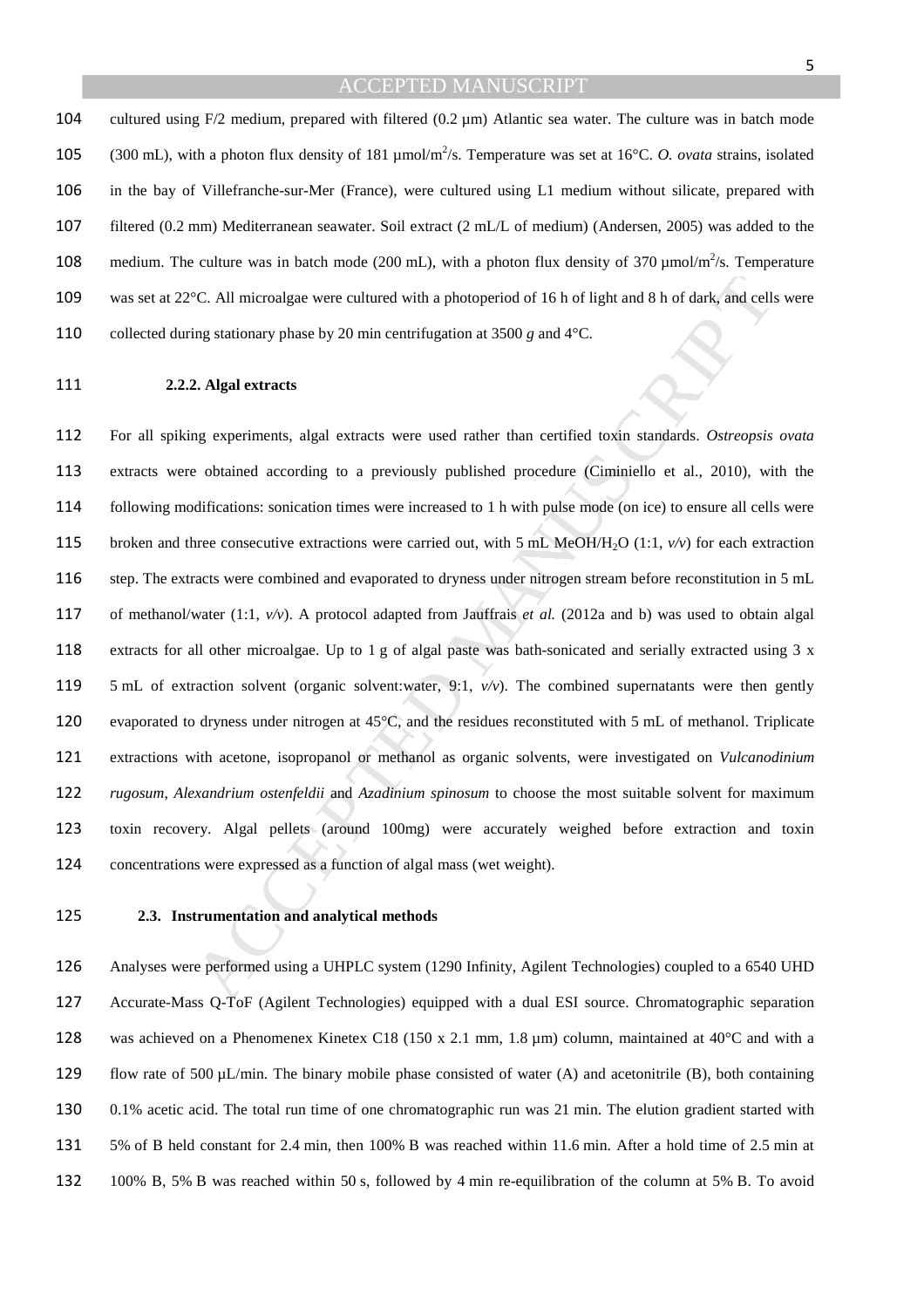- cross contamination of samples, the needle was washed for 10 s in the flush port with MeOH 90% before each injection.
- The instrument was operated in positive mode and full-scan analysis was performed over *m/z* 65 to 1700 range 136 and with an acquisition range of 2 spectra/s. Capillary voltage was 2000 V and fragmentor voltage 200 V. The temperature of the Jet Stream Technologies™ source was set at 200°C with drying gas at 5 L/min and sheath gas 138 at 12 L/min at 355°C. The resolution achieved was generally between 25,000 and 40,000 depending on mass. In full-scan mode, the instrument had a mass error of 1 ppm, which can increase to less than 5 ppm for very small
- molecules or low abundance.
- The exact mass-to-charge ratios (*m/z*) used for toxin analyses on the Q-ToF instrument were as follows: SPX1
- 692.4521; PnTX-G 694.4678; AZA1 842.5049; AZA2 856.5206; OA 805.4733; DTX1 819.4889; PlTX
- 906.4858; OvTX-a (896.1573); PTX2 (881.4658).
- Instrument limit of detection was 4.5 ng/mL for OA, 0.35 ng/mL for AZA1, 0.27 ng/mL for SPX1, 0.34 ng/mL
- for PnTX-G and 100 ng/mL for PlTX.
- Statistical evaluations were carried out using SigmaPlot 12.5. The significance test used to discriminate between
- the accumulation capabilities of the sorbents was the t-test.
- **2.4. Screening of sorbent material and optimization of toxin recovery**
- It 355°C. The resolution achieved was generally between 25.000 and 40,000 depending on m<br>
le, the instrument had a mass error of 1 ppm, which can increase to less than 5 ppm for very<br>
low abundance.<br>
1.88-to-charge ratios A wide range of cartridges and sorbents from different manufacturers are available to extract compounds with various chemical properties. To choose sorbents suitable for passive sampling, Oasis HLB, Strata-X, BondElut C18 and HP-20 were evaluated. The properties of these sorbents are listed in Table 1. Algal extracts (2.2.2) were quantified to determine the exact amount of toxin and used to prepare spiking solutions. Comparison was based on toxin recoveries obtained for each sorbent.

#### *Screening of the sorbent materials.*

Commercially available Oasis HLB (30 mg), Strata-X (200 mg), BondElut C18 (200 mg) and HP-20 (200 mg) SPE cartridges were investigated. Spiked seawater (1 mL) was loaded onto cartridges previously preconditioned with MeOH followed by Milli-Q water. The spiked seawater contained microalgal extracts with quantified toxin amounts as follows: 2.2 ng of SPX1, 11.5 ng of AZA1, 15.5 ng of PnTX-G, 104 ng of OA and 3639 ng of OvTX- a. Each cartridge was then washed with adapted volumes of 5% MeOH (500 µL to 2 mL depending on the amount of sorbent), and eluted with 100% MeOH (2 to 3 mL). The MeOH was evaporated to dryness under a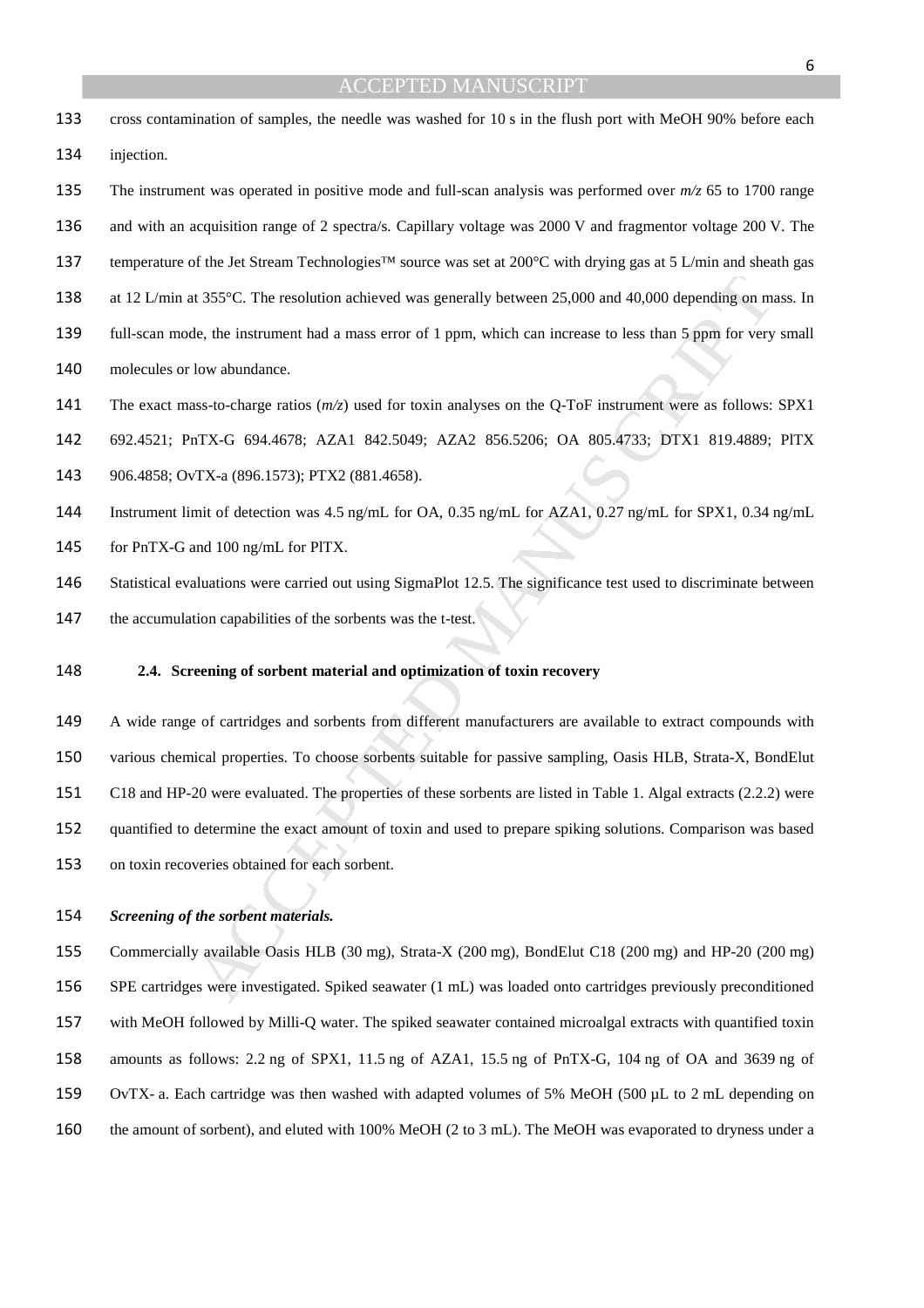- nitrogen stream at 45°C. Finally, the dry residue was then reconstituted in 500 µL of MeOH, or in 500 µL of a
- 162 mixture of MeOH/H<sub>2</sub>O (1:1,  $v/v$ ) for OvTX-a, before analysis.

#### *Choice of eluent to improve OvTX-a recoveries*

eOH and MeOH/H<sub>2</sub>O (1:1, v/v). Both cartridges were first conditioned with methanol then M<br>scawater (1 mL) was loaded onto each cartridge. The scawater had been spiked with microsofted the following final amounts in the sp Two different solvents were tested in triplicate as elution solvents on Oasis HLB (30 mg) and Strata-X (200 mg) 165 cartridges: MeOH and MeOH/H<sub>2</sub>O (1:1,  $v/v$ ). Both cartridges were first conditioned with methanol then Milli-Q water. Spiked seawater (1 mL) was loaded onto each cartridge. The seawater had been spiked with microalgal extracts to yield the following final amounts in the spiked seawater: 2.2 ng of SPX-1, 12 ng of AZA-1, 15 ng of PnTX-G, 105 ng of OA and 161 ng of OvTX-a. After a washing step with 5% methanol (500 µL for HLB and 2 mL for Strata-X), cartridges were eluted with 6 mL of each solvent to be investigated. Eluents were evaporated 170 to dryness under nitrogen stream at 45°C. The dry residue was reconstituted in 250 µL of MeOH/H<sub>2</sub>O (1:1,  $v/v$ ) and transferred into HPLC vials before analysis.

#### *Evaluation of toxin adsorption on SPE cartridges*

Cartridges (Oasis HLB, Strata-X, BondElut C18) were carefully emptied and only the bottom frit was left. The cartridges were thoroughly cleaned with MeOH and Milli-Q water to ensure all residual adsorbent was removed. Reservoirs of 3 mL capacity and with 2 frits (Agilent) were also tested (Supplementary material S1). Samples (1 mL seawater) containing 2.2 up to 161 ng of toxins (OA, AZA1, PnTX-G, SPX1, OvTX-a) were loaded onto the emptied and pre-cleaned cartridges. Washing was done with 1 mL MeOH (5%) and elution with 2 x 1 mL MeOH. Load, wash and elution were all recovered and directly analysed.

### *Optimization of load volumes on Oasis HLB (30 mg) SPE cartridges.*

Load volumes of 5 mL, 15 mL and 25 mL were tested on HLB 30 mg cartridges with samples containing from 2.2 ng up to 160.7 ng of various toxins (OA, AZA1, PnTX-G, SPX1, OvTX-a). Before loading, the cartridges were first conditioned with 1 mL MeOH followed by 1 mL Milli-Q water. Then they were washed with 500 µL MeOH (5%) and eluted with 6 mL MeOH. Elution fractions were evaporated to dryness under nitrogen stream at 45°C and reconstituted in 250 µL of MeOH/H2O (1:1, *v/v*) before analysis.

#### *Evaluation of Oasis HLB, Strata-X, BondElut C18 and HP-20 (200 mg) inside Agilent Reservoirs*

Each adsorbent (200 mg) was packed inside Agilent reservoirs with 2 frits. Spiked seawater (2 mL) was loaded onto cartridges previously preconditioned with MeOH followed by Milli-Q water. The spiked seawater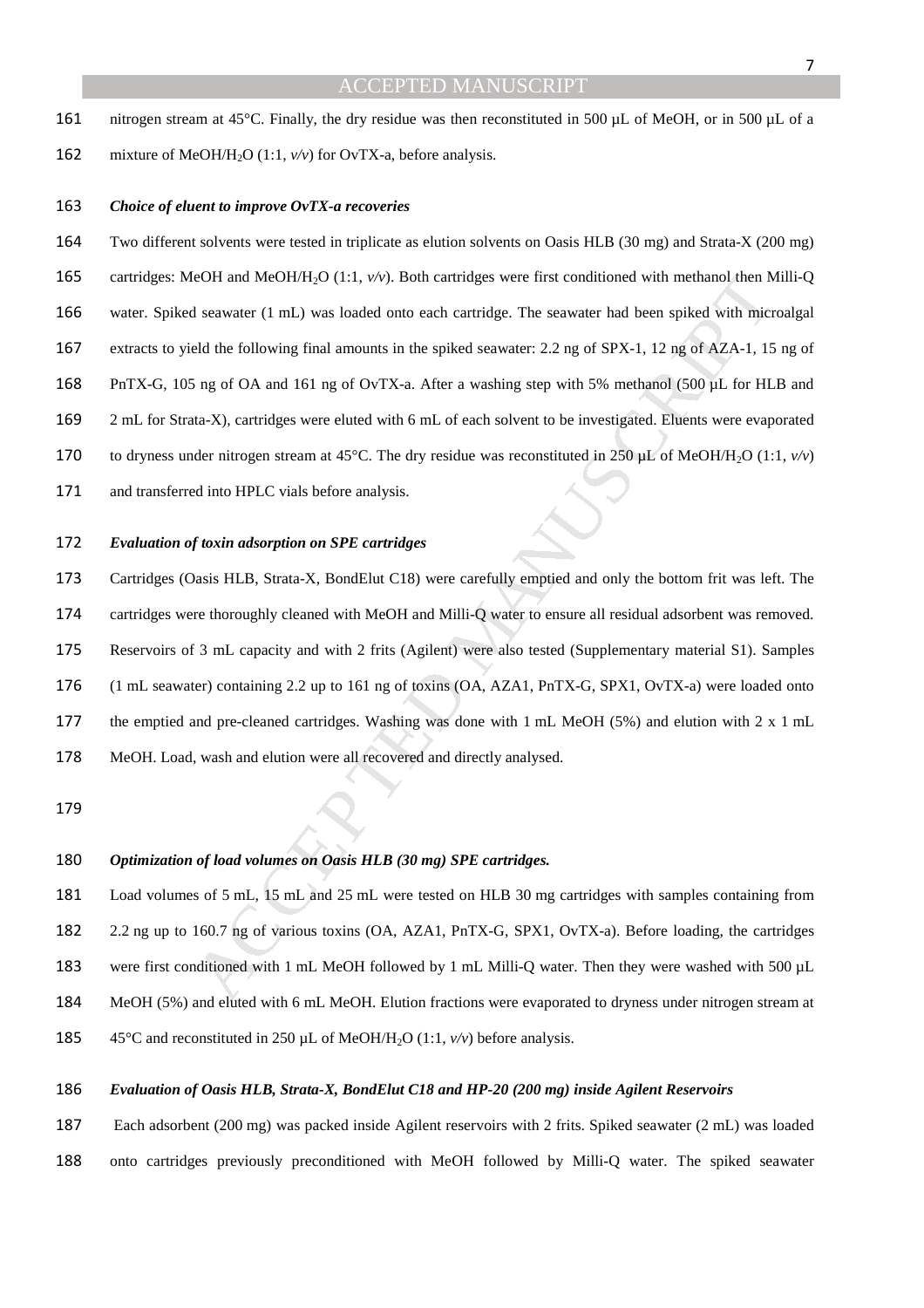contained extracts with quantified toxin amounts as follows: 14 ng of SPX1, 19 ng of AZA1, 18 ng of PnTX-G, 238 ng of OA and 359 ng of OvTX- a. Each cartridge was then washed with adapted volumes of 5% MeOH (2 mL to 3.5 mL depending on sorbent type), and eluted with 100% MeOH (10 mL). The MeOH was evaporated to dryness under a nitrogen stream at 45°C. Finally, the dry residue was then reconstituted in 250 µL of a 193 mixture of MeOH/H<sub>2</sub>O (1:1,  $v/v$ ) before analysis.

#### **2.5. Laboratory experiments: design, handling and deployment**

**boratory experiments: design, handling and deployment**<br>
N-X and Oasis HLB SPATT bags and discs were essentially identical to those from Mackenzic<br>
undberget et al. (2009), respectively. Lower amounts of resin were used ( HP-20, Strata-X and Oasis HLB SPATT bags and discs were essentially identical to those from Mackenzie *et al*. (2004) and Rundberget *et al.* (2009), respectively. Lower amounts of resin were used (100 mg to 300 mg weight as delivered), and a 30 µm nylon mesh (Mougel, France) was used with regards to the small particle size of Strata-X and Oasis HLB sorbents (Table 1). For HP-20 resin, we noted a significant water content in the product as delivered, the dry weights for this resin are only ca. 40% of the weights as delivered. Before exposure, SPATT bags and discs were soaked overnight in methanol. They were then gently washed with Milli-Q water to remove methanol residues, and soaked again during 2 hours in Milli-Q water. After conditioning, care was taken to keep 202 the SPATTs in Milli-Q water at 4-6  $\degree$ C, for not more than 2 days before use.

203 LDPE and PDMS membranes were cut into 2.8 x 5 cm strips  $(14 \text{ cm}^2 \text{ surface area})$ . Conditioning method of LDPE strip was adapted from Shea *et al.* (2006), with an extra pre-extraction step with methanol during 4 hours. 205 PDMS strips were thoroughly pre-extracted with ethyl acetate during 48 hours in a Soxhlet apparatus (Rusina et al., 2007). Both membrane strips were then allowed to dry, weighed and transferred separately into clean 207 glassware and kept at -20 °C before use.

#### *Extraction protocol for Oasis HLB, Strata-X and HP-20 passive samplers*

After 24 h exposure, polymeric resins were extracted using a modified version of the extraction protocol developed by Fux *et al.* (2008) . Briefly, the SPATTs bags and discs were rinsed twice in 500 mL Milli-Q water and the remaining surface water removed by blotting with paper. The resin was transferred into polypropylene reservoirs of 3 mL capacity with 2 frits (Agilent) placed on a manifold. Vacuum was applied to get rid of remaining water and the resin was eluted with 15 mL methanol drop wise. The extracts were evaporated to 215 dryness under a nitrogen stream at 45°C. The dry residue was finally reconstituted with 500 µL of MeOH/H<sub>2</sub>O  $(1:1, v/v)$ , filtered on Nanosep MF centrifugal filters 0.2 $\mu$ m (Pall) and transferred into LC vials for analysis.

#### *Extraction protocol for LDPE and PDMS* **sheets**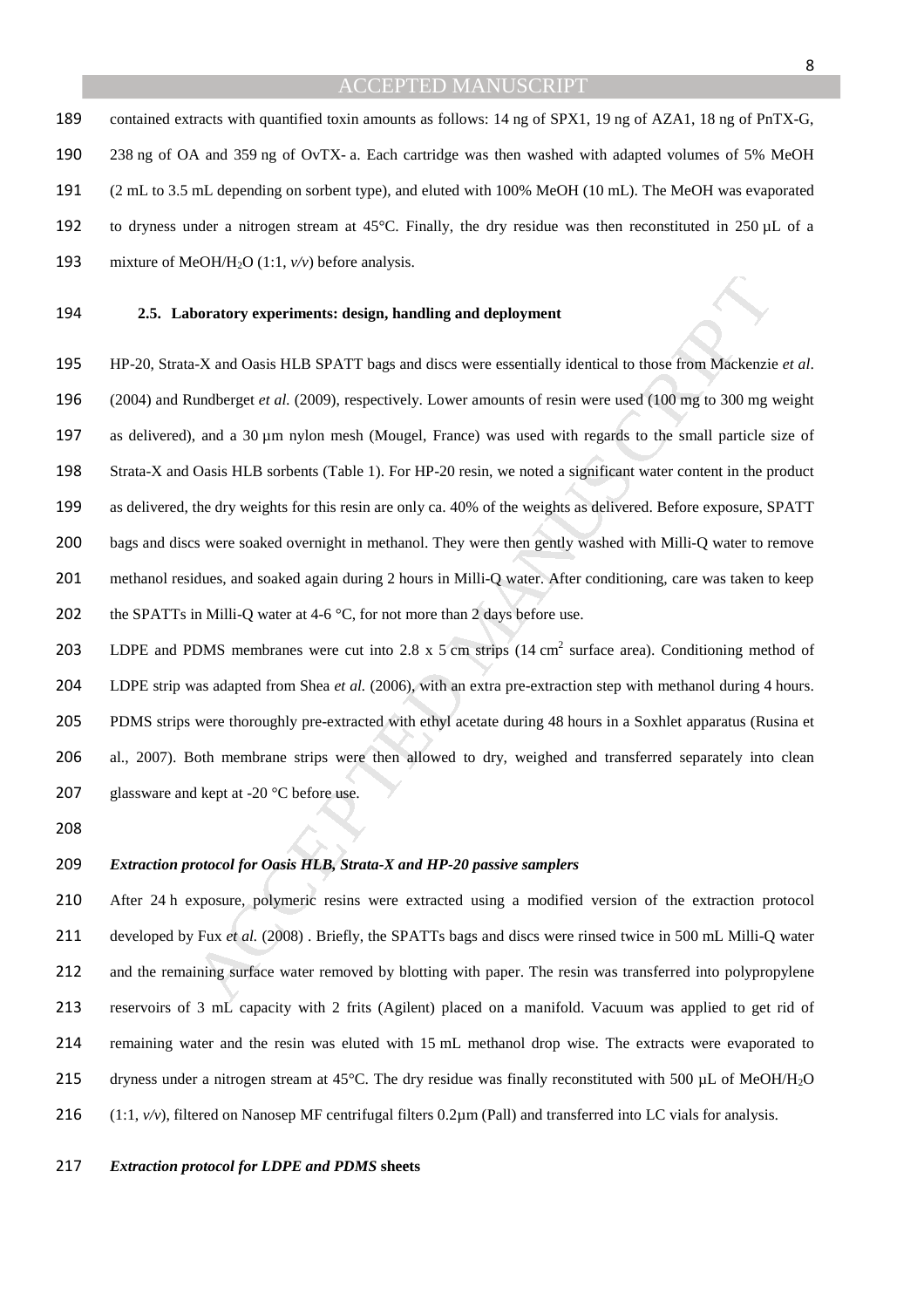At time 0 and after 1h, 7h, 24h and 72h of exposure, LDPE and PDMS strips were removed from the seawater, left to dry and then sequentially extracted twice with methanol. The fractions were gathered and evaporated to 220 dryness under a stream of nitrogen at 45°C and the dry residue was reconstituted in 500 µL of MeOH/H<sub>2</sub>O (1:1, 221  $v/v$ ).

#### *SPATTs, LDPE and PDMS sheets deployed in spiked seawater*

Algal extracts from *A. spinosum*, *A. ostenfeldii*, *V. rugosum*, *P.lima* and *O. ovata* were used to spike seawater.

The total content of methanol in seawater was approximately 0.2 % to ensure no modification of partition

mechanisms. Spiking concentrations for each toxin were as follows: 22.4 ng/mL for OA, 1.36 ng/mL for SPX1,

1.76 ng/mL for AZA1, 1.70 ng/mL for PnTX-G and 33.7 ng/mL for OvTX-a.

Conditioned SPATT bags containing 100 mg, 200 mg or 300 mg of adsorbent (Oasis HLB, HP-20 or Strata-X)

were individually placed in spiked seawater inside a closed Erlenmeyer flask. During the experiment beakers and

Erlenmeyer flasks were agitated at ca. 90 rpm.

Each membrane strip was installed on a holding frame and placed inside a closed beaker containing spiked seawater solution. In order to avoid any cross contamination of membrane strips with unwanted molecules, 232 glassware had carefully been cleaned and heated for 6 h at 400°C before use.

To monitor toxin accumulation using passive samplers, 1 mL (for SPATT experiment) and 3 mL (for LDPE/PDMS sheet experiment) of seawater were extracted on Oasis HLB SPE cartridges with the previously optimised protocol (2.5). Samples (1 mL to 3 mL) of seawater were withdrawn at times 0 h, 1 h, 7 h, and 24 h for SPATTs and up to 72 h for membrane strips.

#### *SPATT exposure in cylindro-conical tanks: seawater containing mussels and microalgae*

**PE and PDMS sheets deployed in spiked seawater**<br>
If from A. spinosum, A. ostenfeldii, V. rugosum, P.lima and O. ovata were used to-spike sea<br>
tent of methanol in seawater was approximately 0.2 % to ensure no modification Mussels (*Mytilus galloprovincialis*, obtained from Galicia, Spain, and *Mytilus edulis* from Pen Bé, France) were 240 allowed a 3-day period of adaptation in separate 128 L seawater tanks, maintained in the laboratory at 18°C. *Mytilus galloprovincialis* mussels (9 kg) were fed with a culture *of V. rugosum,* while *Mytilus edulis* mussels (8 kg) were fed with a culture of *P. lima*. Both cultures had previously been concentrated by filtering them over a 243 100 µm nylon mesh to remove culture media and mucus. In each cylindro-conical tank, conditioned SPATT discs (300 mg) of Oasis HLB, Strata-X and HP-20 were immersed simultaneously in triplicate and extracted after 3-day exposure.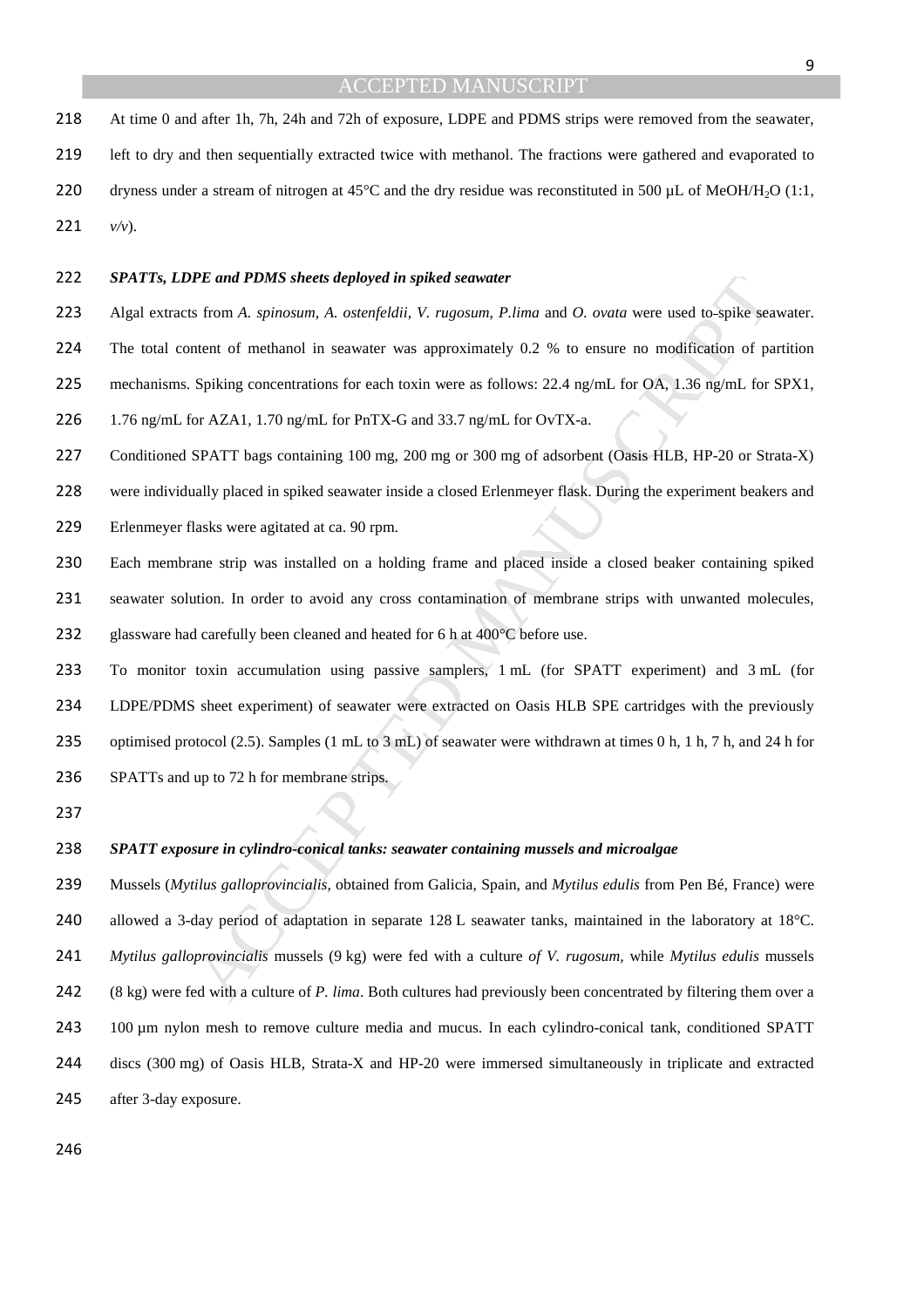#### **2.6. Field trials at Ingril Lagoon**

Ingril is a French Mediterranean lagoon, where the presence of the dinoflagellate *Vulcanodinium rugosum* has already been reported (Hess et al., 2013; Nezan and Chomerat, 2011). Conditioned SPATT discs containing 300 mg Oasis HLB, Strata-X or HP-20 were deployed on three consecutive weeks at South Ingril Lagoon during July 2013. Three SPATT discs of each type of sorbent were deployed at approximately 50 cm depth. The samplers were deployed inside cages typically used for POCIS™ deployment. After deployment, the samplers 253 were kept at -20°C until extraction.

#### **3. RESULTS**

## **3.1. Microalgae extraction: solvent efficiencies**

Three SPATT discs of each type of sorbent were deployed at approximately 50 cm deptod the deployed inside cages typically used for POCIS<sup>TM</sup> deployment. After deployment, the sate 20°C until extraction.<br>
TS<br>
TS<br>
TS<br>
TS<br>
TS *A. ostenfeldii*, *A. spinosum* and *V. rugosum* algal pellets were extracted in triplicate and the amount of toxin extracted was calculated based on SPX1, AZA1 and PnTX-G calibration curves. Toxin concentration was reported to the mass (g) of algal pellet used for each extraction. Isopropanol was more efficient than methanol or acetone for the extraction of SPX1, PnTX-G and AZA1 (Table 3). Overall, for each toxin, isopropanol extracted 4% more toxin than methanol and 7% more toxin than acetone.

**3.2. Comparison of sorbents in SPE-mode** 

For the first experiment with commercially available Oasis HLB (30 mg), Strata-X (200 mg), BondElut C18 (500 mg) and home packed HP-20 (200 mg) SPE cartridges, recoveries of toxins were generally above 50% except for OvTX-a. Indeed, no OvTX-a was recovered from BondElut C18 and HP-20, and only 13% was 267 recovered from Oasis HLB and 25% from Strata-X (Table 4).

#### *Choice of eluent to improve OvTX-a recoveries*

Average recoveries of toxins (three replicates) from Oasis HLB and Strata-X cartridges using MeOH and 271 MeOH/H<sub>2</sub>O (1:1, *v/v*) indicated that no toxin was recovered from Strata-X using the latter solvent (Table 5). 272 Only OA (15%) could be recovered from Oasis HLB when MeOH/H<sub>2</sub>O (1:1,  $v/v$ ) was used and best recoveries were obtained with MeOH. For pure MeOH, recoveries from Oasis HLB ranged from 20% (OvTX-a) to 97%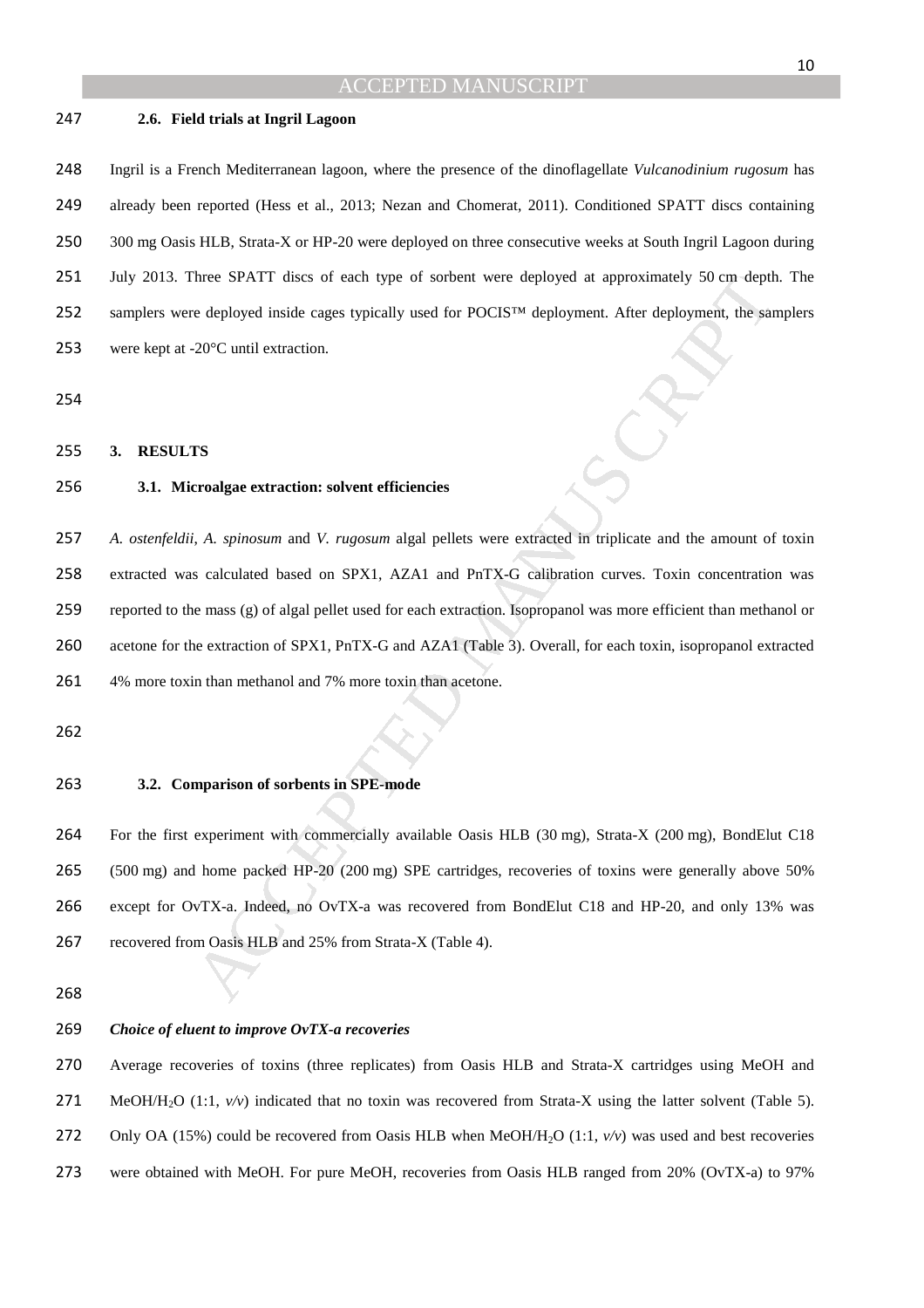(for OA) and those from Strata-X ranged from 9% (OvTX-a) to 85% (OA). AZA-1 and 2 had low recoveries compared to the other toxins, except for OvTX-a, the recovery of which was even lower.

*Assessment of optimum load volume* 

Increasing sample volumes were loaded onto Oasis HLB (30 mg) cartridges to determine maximum load capacity. For all toxins, recoveries slightly increased from 5 mL to 15 mL load but declined with 25 mL load (Table 6). The load itself was also analysed for 5 and 15 mL volumes after passage through the cartridge and no toxins had been detected for these load volumes. Yields ranged from 45% (AZA2) to 102% (DTX1). For OvTX-a, recoveries were significantly lower than for other toxins (around 10%) and quite similar regardless of the volume of sample loaded.

#### *Evaluation of Oasis HLB, Strata-X, BondElut C18 and HP-20 inside 2-frits-reservoir (Agilent)*

umple volumes were loaded onto Oasis HLB (30 mg) carridges to determine maximun<br>all toxins, recoveries slightly increased from 5 mL to 15 mL load but declined with 25 ml<br>cloud itself was also analysed for 5 and 15 mL volu To make sure toxin adsorption on cartridge reservoirs would not jeopardize the comparison between Oasis HLB, Strata-X, BondElut C18 and HP-20 sorbents, the same cartridge reservoir (Agilent) and the same amount of sorbent (200 mg) were used for all sorbents. Recoveries equal to or higher than 90% were obtained for OA, DTX1 and PnTX-G on BondElut C18, Oasis HLB and Strata-X (Fig. 2). For AZA1 and SPX1, recoveries ranged from 55 to 80%. Compared to the other toxins, OvTX-a (35%) and AZA-2 (55%) recoveries were somewhat lower on all cartridges, especially for OvTX-a. BondElut C18 results were comparable to those of Oasis HLB or 293 Strata-X, except for OvTX-a for which Oasis HLB recoveries were significantly lower ( $P = 0.006$ ). It is noteworthy that HP-20 gave the lowest recoveries for PnTX-G, OA and DTX-1, with statistically significant 295 differences from the other sorbents (P < 0.001). The recoveries of SPX1 and AZA-1 and 2 from HP-20 were also 296 lower compared to the other resins, but the difference observed was not statistically significant ( $P > 0.06$ ).

#### **3.3. Comparison of passive samplers at laboratory scale**

**3.3.1. Spiked seawater** 

# *Monitoring of toxin disappearance from spiked seawater exposed to Oasis HLB, Strata-X, HP-20, LDPE and PDMS strips*

Oasis HLB, Strata-X, HP-20, LDPE and PDMS passive samplers have been exposed to spiked seawater during 24h. It is important to note that spiking concentrations were voluntarily very high (five times each toxin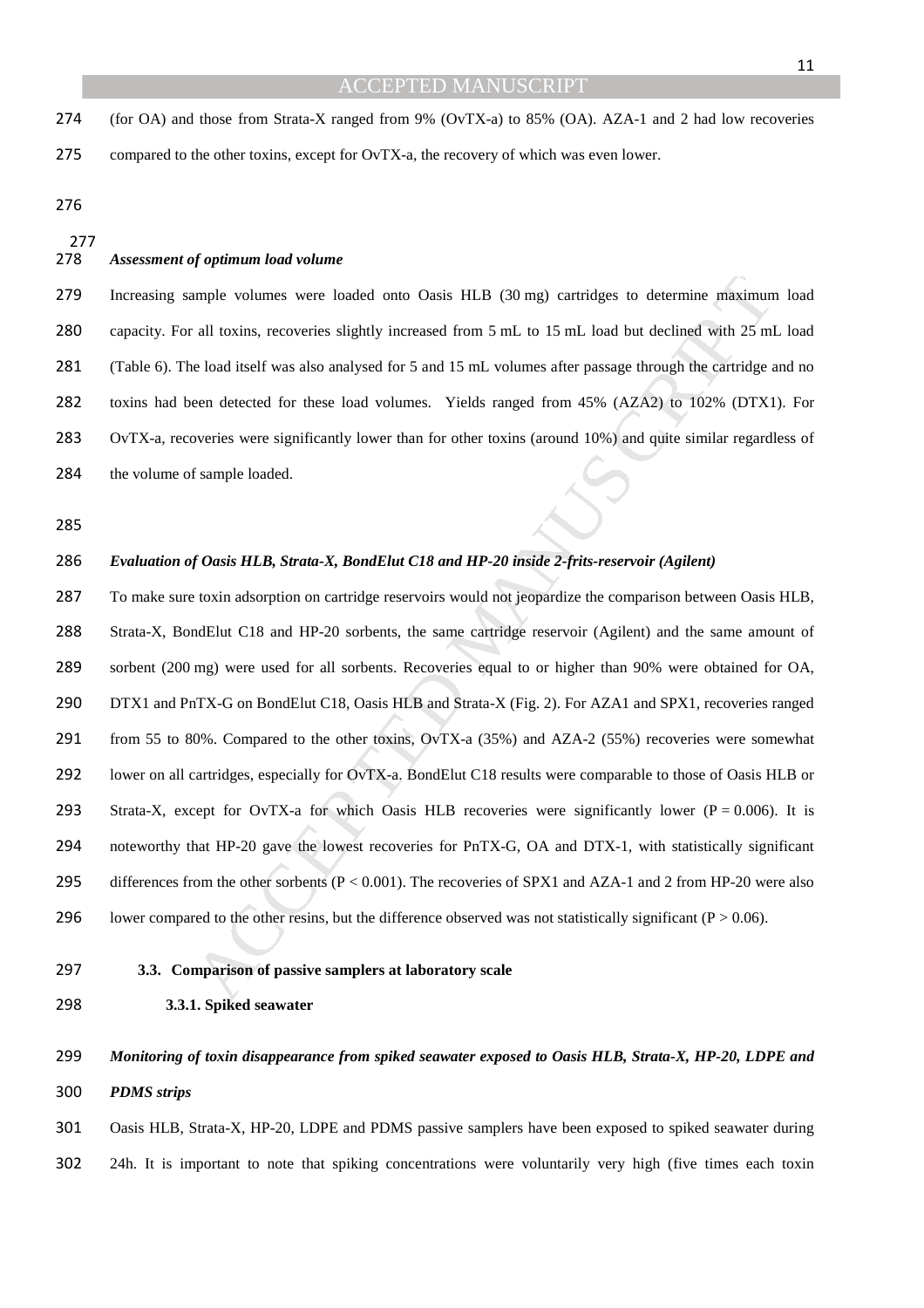LOD/mL) to ensure decrease of toxin in the water could be followed. Toxin content in seawater was monitored over the 24 h of exposure (Fig. 3A-E). For the polymeric sorbents, first there was a rapid decrease until time 7h, and then the concentration continued to slowly decrease from 7h to 24h. For each toxin, similar decrease was observed for Oasis HLB, Strata-X and PDMS, with the exception of OvTX-a. For HP-20, the decrease was more linear than for the other samplers. Comparing these four passive samplers, it was obvious that during the first 7 hours of exposure, and from top to down, Strata-X seemed to accumulate faster than Oasis HLB, HP-20 and PDMS. Despite the somewhat slower decrease with HP-20, the amount of toxin remaining in the seawater after 24 h was similar for Strata-X, HP-20 and Oasis HLB (i.e 0% for OvTX-a and between 10 and 30% for the other toxins). This amount was also comparable in the case of PDMS for PnTX-G, but significantly higher for the other toxins. Of all the samplers, LDPE seemed to be the least effective. Indeed, only AZA1 and OvTX-a appeared to be removed from the seawater by this sampler.

#### *Toxin recovery on each sampler after 24h exposure*

osure, and from top to down. Strata-X scened to accumulate faster than Oasis HLB, HP-2<br>ite the somewhat slower decrease with HP-20, the amount of toxin remaining in the seawate<br>ilar for Strata-X, HP-20 and Oasis HLB (i.e 0 After 24h exposure to spiked seawater, passive samplers were extracted to determine the amount of toxin accumulated by each sampler. Recoveries from LDPE were negligible for all toxins (Fig. 4). For AZA1, PnTX-G and SPX1, HP-20 was the most suitable sampler. OA and OvTX-a recoveries were slightly better on Strata-X resin. Of the three resin-type passive samplers, Oasis HLB was the one that gave the lowest but acceptable recoveries. Although recovery using PDMS was generally significantly lower compared to the resin phases, PnTX-G was significantly better recovered by PDMS membrane strips than by Strata-X and Oasis HLB. In summary, Oasis HLB, Strata-X and HP-20 were all able to accumulate OA, AZA1, PnTX-G, SPX1 and OvTX-a, with different efficiencies. PDMS membrane strips showed a good accumulation of PnTX-G, and were also able to accumulate AZA1 and SPX1 but with unsatisfactory yields. LDPE was the poorest passive sampler of all those investigated. All toxins and samplers considered, HP-20 consistently produced recoveries above 50%, apart from OvTX-a, which had poor recoveries on all phases except on Strata-X.

#### **3.3.2. Tank trials**

Oasis HLB, Strata-X and HP-20 SPATTs (300 mg) were simultaneously exposed inside tanks containing mussels and *P. lima* or *V. rugosum* microalgal cultures. As a consequence, those SPATTs were in competition. Strata-X and Oasis HLB exceptionally accumulated more toxins than the HP-20 sampler (Fig. 5). The amount of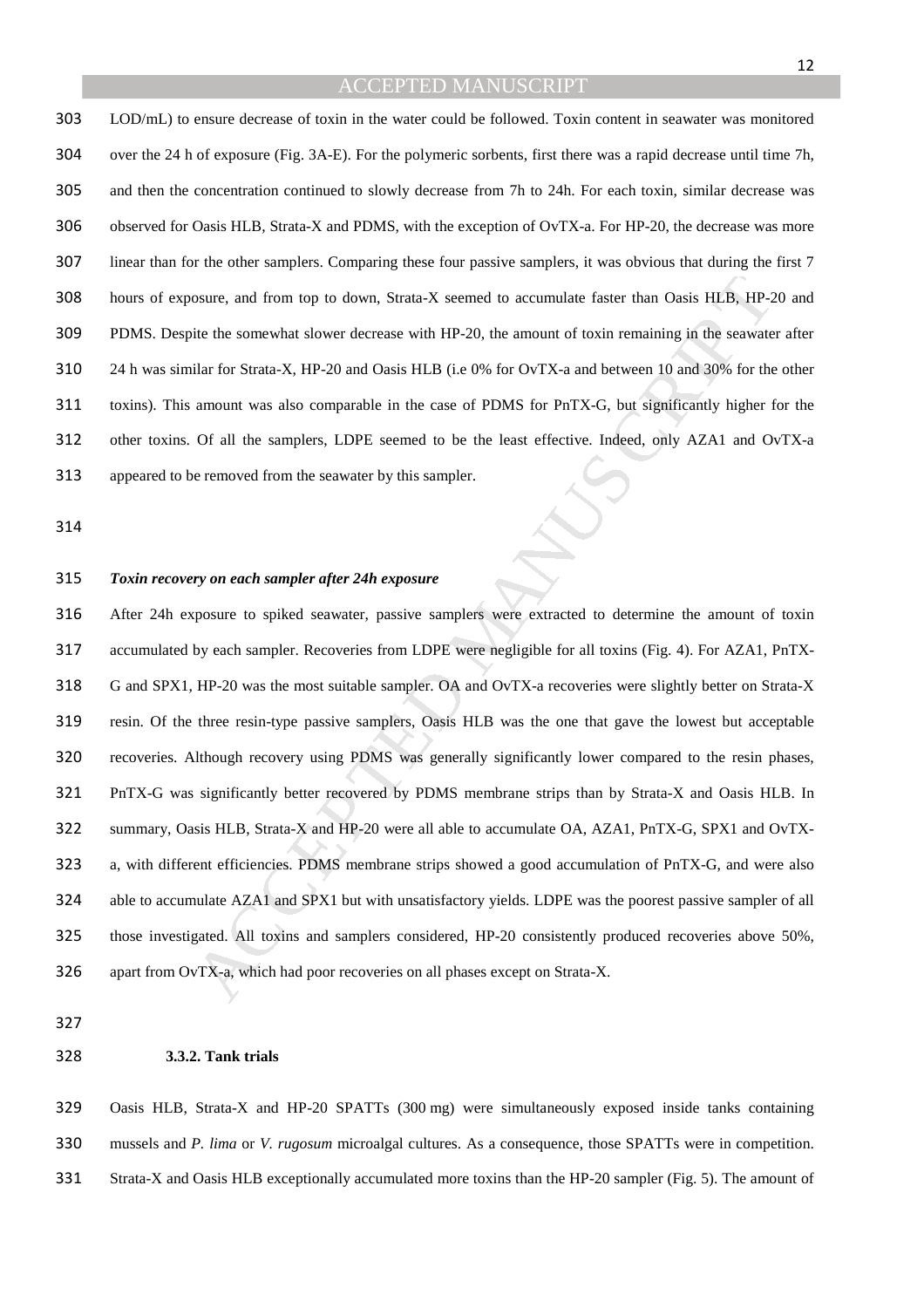PnTX-G, OA and DTX-1 was slightly higher on Strata-X than on Oasis HLB, however, this difference was not 333 statistically significant ( $P = 0.462$ ).

#### **3.4. Comparison of Oasis HLB, Strata-X and HP-20 samplers at Ingril lagoon**

mt of the passive samplers in the field, Oasis HLB, Strata-X and HP-20 SPATTs were deplo<br>Lagoon on a weekly basis. All three samplers were able to accumulate five toxins in this i.<br>G. OA, DTX1 and PTX2 (Fig. 6A). The thre For assessment of the passive samplers in the field, Oasis HLB, Strata-X and HP-20 SPATTs were deployed in July at Ingril Lagoon on a weekly basis. All three samplers were able to accumulate five toxins in this lagoon: SPX1, PnTX-G, OA, DTX1 and PTX2 (Fig. 6A). The three samplers also had similar accumulation patterns for these five toxins, with SPX1 present at trace levels while PnTX-G, OA and DTX1 were present at higher concentrations than PTX2. Furthermore, there was no significant difference between Oasis HLB, HP-20 and Strata-X for accumulated SPX1 levels. HP-20 appeared to be more efficient for OA and DTX1, followed by Oasis HLB. Oasis HLB accumulated PnTX-G at levels equal to those on HP-20. Unexpectedly, Strata-X was the sampler that gave the lowest PnTX-G and OA amounts. The time of exposure had a slight effect on the amounts of OA accumulated. Also, adsorption of OA on Oasis HLB and Strata-X decreased with increasing time of exposure (Fig. 6B). As a result, the gap between OA levels on HP-20 compared to Strata-X and Oasis HLB, 346 statistically significantly increased  $(P < 0.05)$  with longer exposure times.

#### **4. DISCUSSION and CONCLUSION**

Microalgal extracts were used for all our spiking experiments at the laboratory. To investigate the solvent that yielded better toxin recoveries, methanol, isopropanol and acetone were tested. Methanol, acetone and acetonitrile had already been evaluated for *A. spinosum* extraction (Jauffrais et al., 2012a), and *V. rugosum* and *A. ostenfeldii* are commonly extracted using methanol (Geiger et al., 2013; Munday et al., 2012; Otero et al., 2010). Only isopropanol had not yet been tested as an extraction solvent for these microalgae. After estimation of toxin recoveries, isopropanol was chosen because it enabled extraction of higher amounts of compounds of interest and did not yield methylester artifacts as previously reported (Jauffrais et al., 2012a).

#### **4.1. Choice of extraction solvent and appropriate SPE type resin**

HP-20 is a commonly used sorbent for passive sampling of toxins. The other three resins investigated (Oasis HLB, Strata-X and BondElut C18) are common SPE sorbents used to remove matrix effects (Gerssen et al.,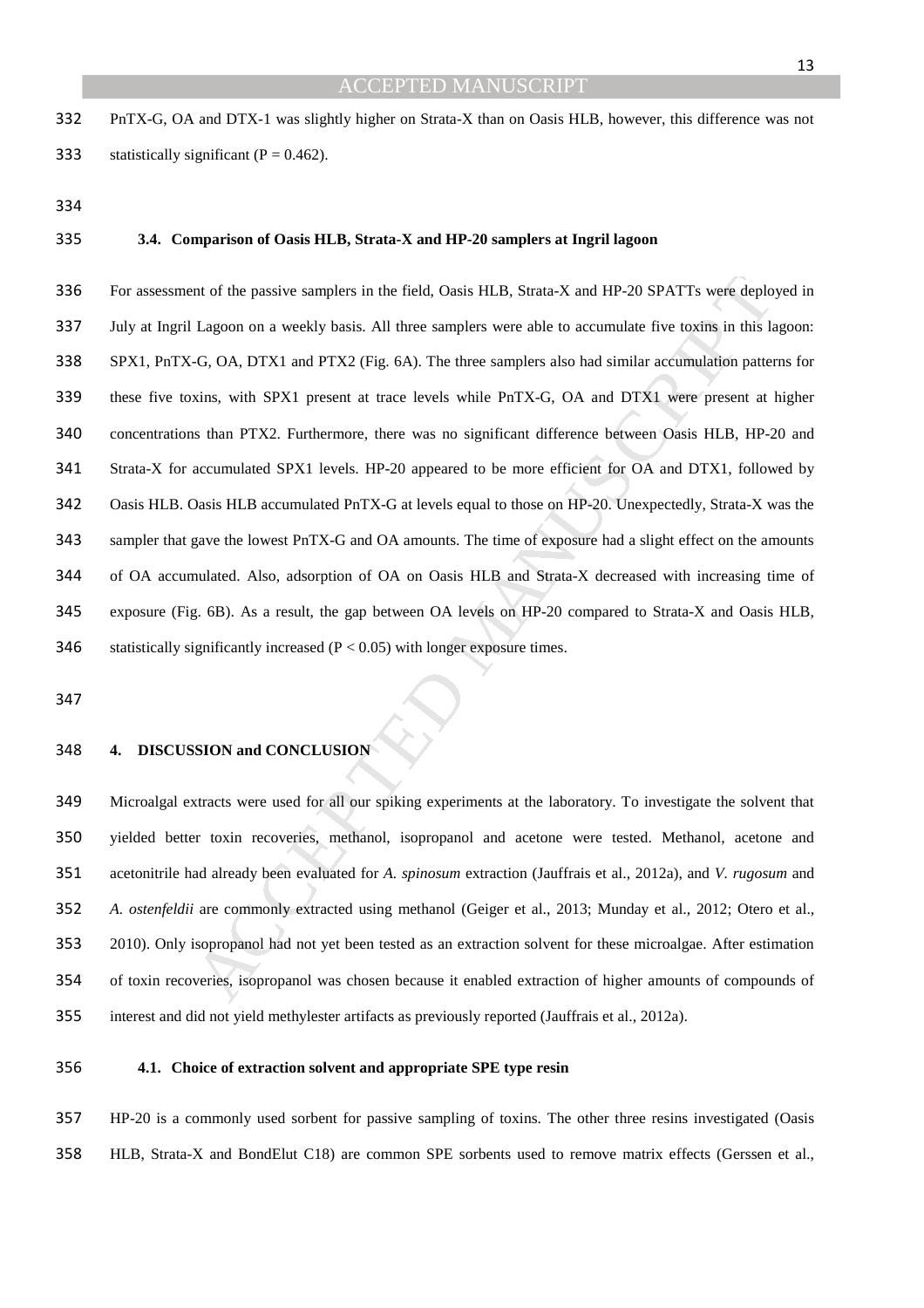2009; Kilcoyne and Fux, 2010) or to purify toxins before structural elucidation (Uchida et al., 2013). On BondElut C18 cartridges, retention of the toxins may be based on hydrophobic interactions. On the other hand, with the polymeric sorbents, the retention of toxins depend on either hydrophobic or dipole-dipole, hydrogen 362 bonding and  $\pi$ - $\pi$  interactions.

and in the loading and washing solvents, suggesting the elution solvent was either inappropr<br>
lume used was not sufficient. Therefore, optimisation was carried out to improve these recor<br>
et extraction solvents were invest For the first SPE screening experiment with different resins, recoveries for OvTX-a were the lowest and no toxin was found in the loading and washing solvents, suggesting the elution solvent was either inappropriate or the eluent volume used was not sufficient. Therefore, optimisation was carried out to improve these recoveries. Two different extraction solvents were investigated on Oasis HLB and Strata-X SPE cartridges which were more 367 efficient after the first trial. Best OvTX-a recoveries were obtained with methanol, while MeOH/H<sub>2</sub>O (1:1,  $v/v$ ) was not suitable to recover OvTX-a. Indeed, in studies by Uchida *et al.* (2013) and Selwood *et al.* (2012) using Oasis HLB and Strata-X, PlTXs were eluted with acidified organic solvents. This could explain why we were not able to recover OvTX-a under basic conditions. However, we did not tested acidic conditions since another toxin group i.e. AZAs had been shown to be easily degraded during evaporation of acidic eluents (Alfonso et al., 2008). Maximum capacity on 30 mg Oasis HLB cartridges was around 15 mL loading volume, and recoveries decreased with higher sample load volume.

As evaluation of toxin adsorption on cartridges had shown that toxins adsorbed less on the Agilent reservoirs with 2-frits (Supplementary material, S1), all the sorbents were tested inside this reservoir in a second experiment. HP-20 gave the lowest recoveries for most of the toxins compared to Oasis HLB, Strata-X and BondElut C18 (Fig. 2). This was in agreement with other studies that had demonstrated a low accumulation rate for HP-20, compared to polymeric resins other than Oasis HLB and Strata-X (Fux et al., 2009; Li et al., 2011). Thus, HP-20 was not appropriate for use in SPE-mode. BondElut gave higher recoveries than Oasis HLB and Strata-X but this sorbent was not retained because it was impractical for field use. Indeed, unlike polymeric sorbents which are readily wettable, BondElut C18 can never be allowed to dry once conditioned. The different resins we have tested are commercialised for their differences in retention mechanisms and thus we could have expected significant differences in the recoveries of the adsorbed toxins. However, apart from HP-20, all polymeric resins and even the lipophilic BondElut C18 performed quite similarly (Fig. 2). Indeed, all toxins tested are compounds with both polar and apolar features. Moreover, as the targeted toxins have various physico-chemical properties, simultaneous optimisation of recoveries for all the toxin groups was hard to achieve as previously noted by Gerssen *et al.*( 2010).

**4.2. Comparison of passive samplers at laboratory and field scale**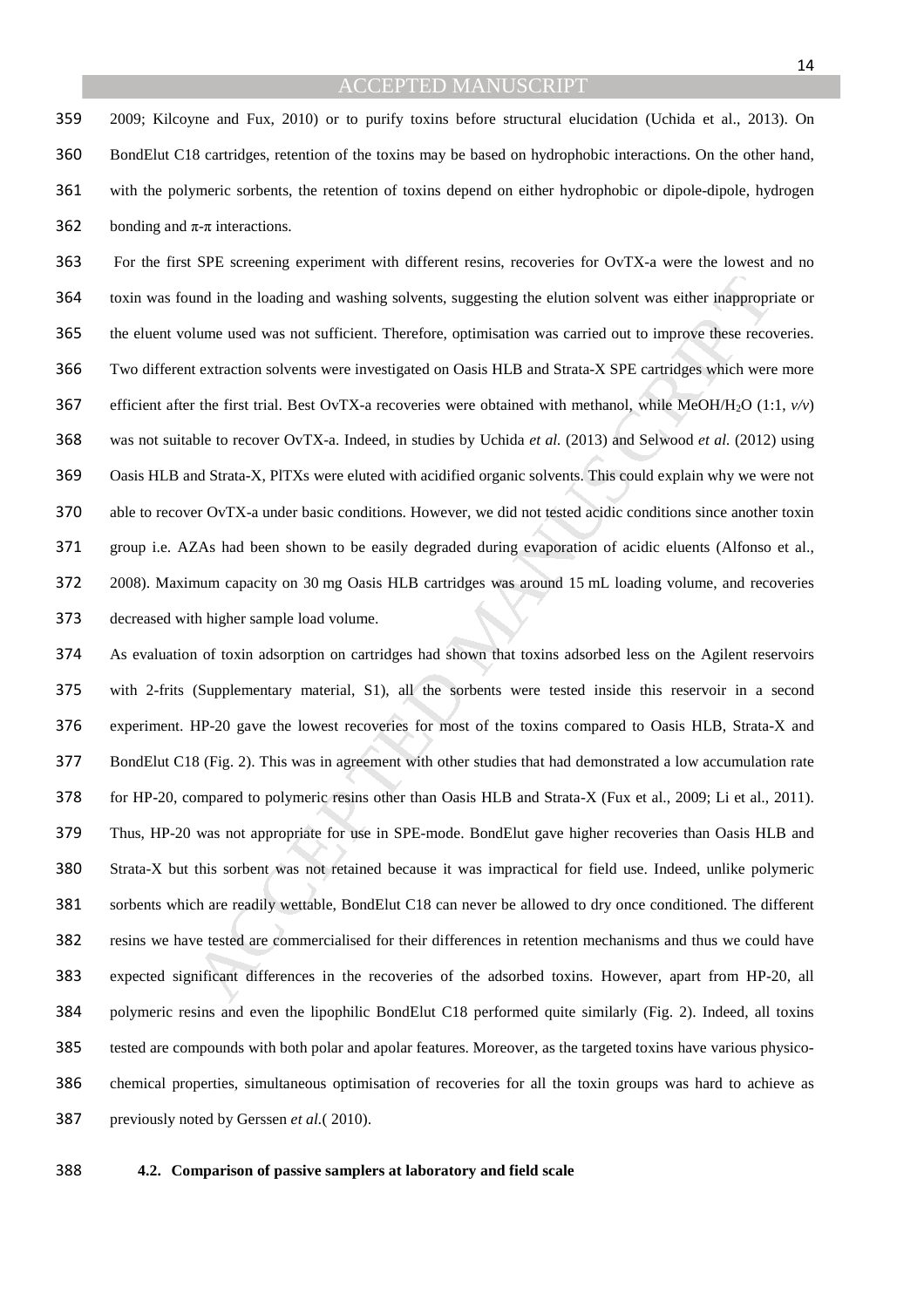ata-X polymeric resins (Fig. 3; Supplementary material S2). Similar decrease in toxin levels<br>
sobserved with Oasis HLB, Strata-X and HP-20, except for OvTX-a. This difference co<br>
the amphiphilic property of OvTX-a as well As already mentioned, Oasis HLB, and Strata-X had already been tested in SPE mode to remove mussels matrix effects, but never as passive samplers for phycotoxins. These sorbents, as well as HP-20, were investigated as passive samplers in spiked seawater, experimental tanks and in the environment. LDPE and PDMS membrane strips were additionally tested as passive samplers in spiked seawater. Monitoring of toxin decrease in spiked seawater during 24h of samplers exposure confirmed the slow accumulation rate of HP-20 compared to Oasis HLB and Strata-X polymeric resins (Fig. 3; Supplementary material S2). Similar decrease in toxin levels in the seawater was observed with Oasis HLB, Strata-X and HP-20, except for OvTX-a. This difference could be explained by the amphiphilic property of OvTX-a as well as its large molecular size. Also, apparently almost all of OvTX-a had been adsorbed after only 7h exposure. OvTX-a recoveries from passive samplers were poor. These low recoveries were, however, consistent with the low recoveries in SPE mode described above. As of yet, there is no indication whether generally low recoveries for this compound are due to instability in solution or due to irreversible adsorption. Accumulation of toxins on LDPE and PDMS was lower than on Oasis HLB, Strata-X and HP-20. This may be due to the physical difference between the sorbents, thus, difference in sorption mechanisms. Furthermore, PDMS appears to be slightly more efficient for toxin sampling than LDPE. The diffusivity of large molecular size compounds like phycotoxins could be lower in LDPE than in PDMS (Rusina et al., 2010). As reported by Allan *et al.* (2013) silicone (PDMS) also appears to be less effective than LDPE in sorption and is suitable for the sampling of a large range of compounds of interest. Surprisingly, adsorption of PnTX-G seemed to be easier on PDMS than the adsorption of SPX1, despite their structural similarities. An explanation for this difference could not be found. Levels of toxins accumulated on LDPE and PDMS were significantly lower than on Oasis HLB, Strata-X or HP-20, except for PnTX-G. HP-20 showed higher recoveries than every other sampler in the field, confirming observations about its higher sorption capacity than other polymeric resins (Lane et al., 2010). The simultaneous exposure of Oasis HLB Strata-X and HP-20 inside the experimental tanks (Fig. 5) led to results different to those from the field trials and from the SPATTs exposed separately to spiked seawater. Indeed, levels of OA, DTX1 and PnTX-G accumulated were higher on Strata-X and Oasis HLB than on HP-20. This was probably a result of the competition between the samplers, which was detrimental to HP-20 because of its low accumulation speed.

The amount of resin used for the passive sampling experiment was approximately ten times lower than the amount commonly reported in the literature (3 g). We also noted that, contrarily to Strata-X and HLB resins, HP-417 20 resin is delivered with a significant water content (i.e. 60% H<sub>2</sub>O); dry weight equivalents should be used to report results to facilitate standardisation and comparison across studies. Nevertheless, the SPATT deployed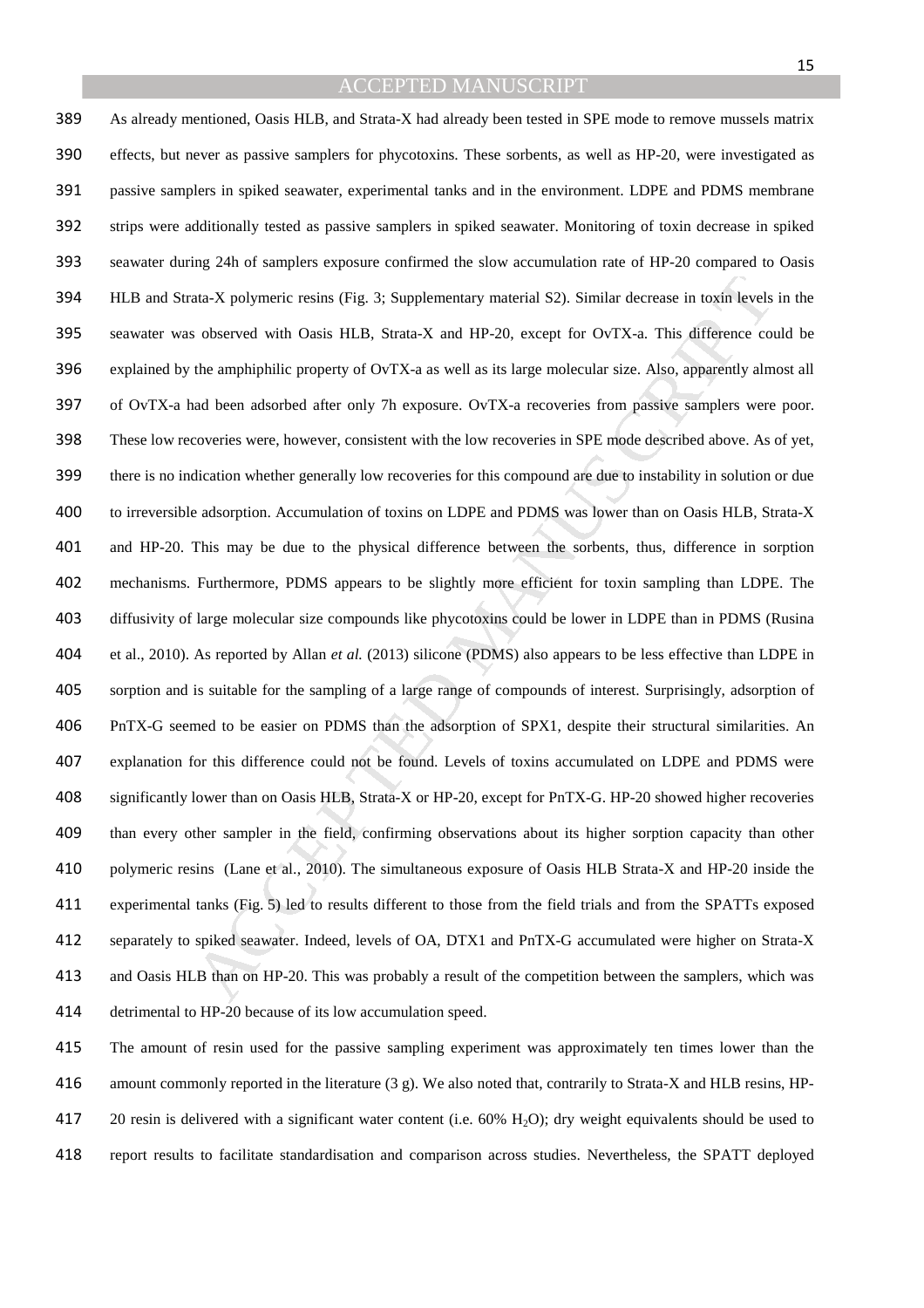showed good accumulation efficiency. Indeed levels of OA per gram of sorbent were comparable to, or even higher, than those from SPATT deployed in similar semi-closed environments on the South Coast of Norway (Rundberget et al., 2009) or in New Zealand (MacKenzie et al., 2004; MacKenzie et al., 2005).

While this paper focussed on the technical aspects of passive sampling sorbents, it should be noted that other factors may also influence the choice of sorbent. For use in routine monitoring, the cost of sorbent material is also significant. Despite the high water content of HP-20 resin as product, its cost is significantly less than that of sorbent materials with similar efficacy (ca. 20-fold less). Also, the average particle size of HP-20 is relatively large, which facilitates collection using coarse phytoplankton mesh; possibly this reduces also the amount of bio-fouling observed on some of the finer mesh sizes.

As found by Mackenzie *et al.* (2011), our field experiments have also demonstrated the ability of passive sampling to accumulate and thus enable detection of toxins from benthic or epiphytic microalgae in environmental conditions. Accumulation of SPX1 and PnTX-G in our study indicated the presence of *A. ostenfeldii* and *V. rugosum*, respectively. On the other hand, the presence of OA, DTX1 and PTX2 (Fig. 6A) in the SPATTs deployed suggested that both *Dinophysis species* and *P. lima* were present in the water during the field trial at Ingril Lagoon.

#### **4.3. Conclusion**

and Despite the high water content of HP-20 resin as product, its cost is significantly less than<br>
rials with similar efficacy (ca. 20-fold less). Also, the average particle size of HP-20 is related<br>
flacilitates collecti As recommended by Lacaze (2012), we have attempted to extend the range of sorbents suitable for passive sampling. This is the first report of Strata-X, Oasis HLB, LDPE and silicone (PDMS) investigation as passive samplers for lipophilic phycotoxins other than Brevetoxins (BTXs). In addition, investigation of polymeric sorbents had shown that passive sampling of OvTX-a was possible. However, more development is needed to improve toxin recoveries of this toxin from polymeric resin after exposure. This study has also confirmed the possibility of detecting toxins from benthic microalgae in the environment. Moreover, this is the first time passive sampling has efficiently been used in France and has pointed towards the presence of different microalgae species including *P. lima*. As the sorbents we have investigated have shown different efficiencies and accumulation speed, we can conclude that Strata-X and Oasis HLB, which are fast accumulators, are probably better for daily or on-board evaluation of toxin presence. HP-20 however should be more appropriate for long exposure periods (> 5 days). Furthermore, the feasibility of down-scaling the amount of sorbent used in the passive sampling and thus decreasing the amounts of extraction solvents for a more economical and environmental friendly technique has been demonstrated for semi-enclosed coastal areas.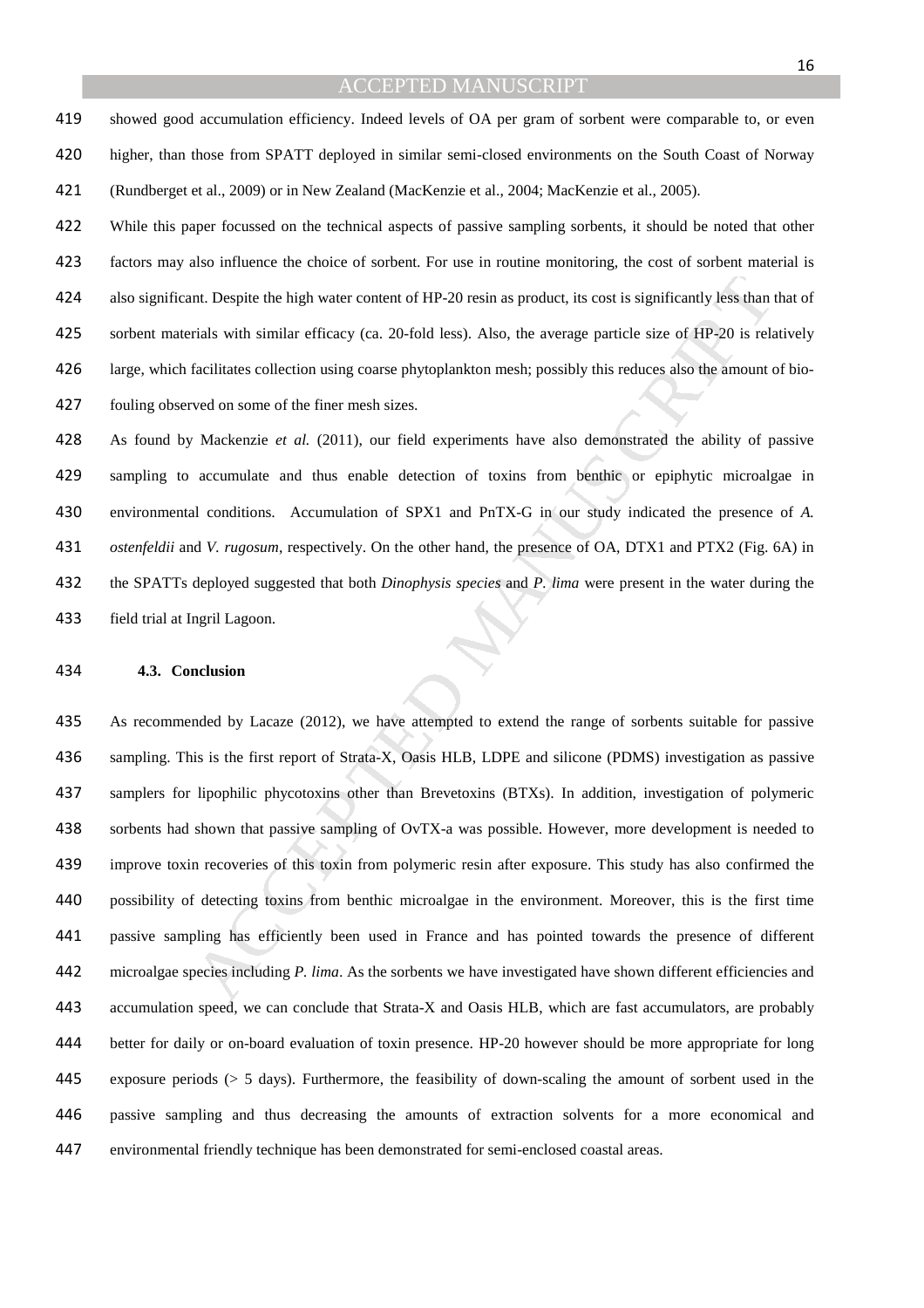#### **CONFLICT OF INTEREST**

The authors declare that there are no conflicts of interest.

#### **AKNOWLEDGMENTS**

- This study was carried out under the Coselmar project supported by Ifremer and Nantes University and funded
- by the Regional Council of the "Pays de la Loire". We thank Agilent for their collaboration through the loan of
- the Agilent QToF mass spectrometer instrument. The authors would like to thank all the members of the
- laboratory Phycotoxins at the Atlantic Centre of Ifremer for their help and advice during this study.

#### **REFERENCES**

- **DUSPLENTS**<br>
as carried out under the Coselmar project supported by Ifremer and Nantes University and I<br>
and Council of the "Pays de la Loire". We thank Agilent for their collaboration through the IQToF mass spectrometer i Alfonso, C., Rehmann, N., Hess, P., Alfonso, A., Wandscheer, C.B., Abuin, M., Vale, C., Otero, P., Vieytes, M.R., Botana, L.M., 2008. Evaluation of Various pH and Temperature Conditions on the Stability of Azaspiracids and Their Importance in Preparative Isolation and Toxicological Studies. Analytical Chemistry 80, 9672-9680.
- Allan, I.J., Harman, C., Ranneklev, S.B., Thomas, K.V., Grung, M., 2013. Passive sampling for target and nontarget analyses of moderately polar and nonpolar substances in water. Environmental Toxicology and Chemistry 32, 1718-1726.
- Alvarez, D.A., Petty, J.D., Huckins, J.N., Jones-Lepp, T.L., Getting, D.T., Goddard, J.P., Manahan, S.E., 2004. Development of a passive, in situ, integrative sampler for hydrophilic organic contaminants in aquatic environments. Environmental Toxicology and Chemistry 23, 1640-1648.
- Andersen, R.A., 2005. Algal culturing techniques. Elsevier academic press.
- Bao, L.J., Xu, S.P., Liang, Y., Zeng, E.Y., 2012. Development of a low-density polyethylene-containing passive sampler for measuring dissolved hydrophobic organic compounds in open waters. Environmental Toxicology and Chemistry / SETAC 31, 1012-1018.
- Caillaud, A., de la Iglesia, P., Barber, E., Eixarch, H., Mohammad-Noor, N., Yasumoto, T., Diogène, J., 2011. Monitoring of dissolved ciguatoxin and maitotoxin using solid-phase adsorption toxin tracking devices:
- Application to Gambierdiscus pacificus in culture. Harmful Algae 10, 433-446.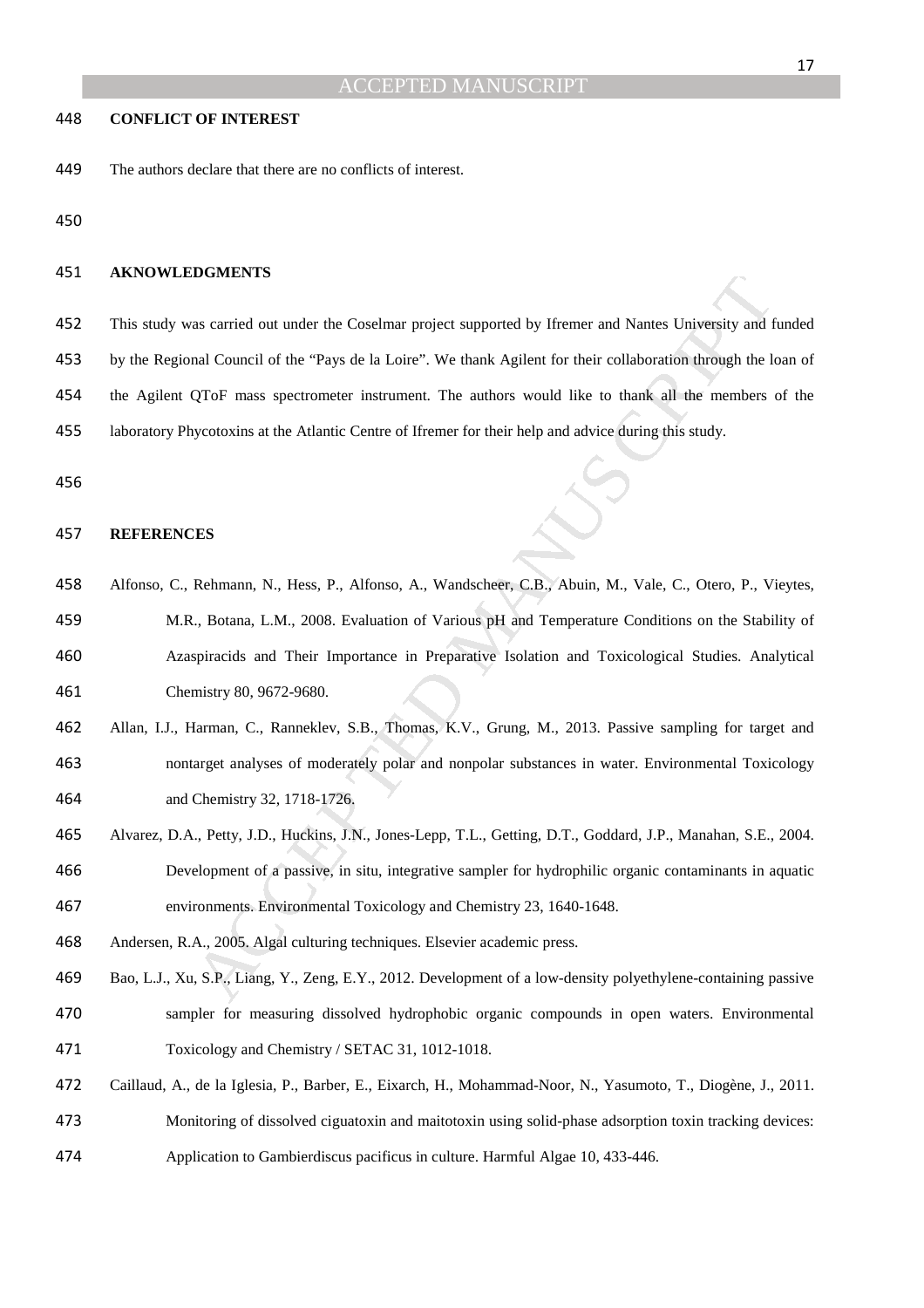- Ciminiello, P., Dell'Aversano, C., Dello Iacovo, E., Fattorusso, E., Forino, M., Grauso, L., Tartaglione, L., Guerrini, F., Pistocchi, R., 2010. Complex palytoxin-like profile of Ostreopsis ovata. Identification of four new ovatoxins by high-resolution liquid chromatography/mass spectrometry. Rapid Communications in Mass Spectrometry : RCM 24, 2735-2744.
- Fux, E., Bire, R., Hess, P., 2009. Comparative accumulation and composition of lipophilic marine biotoxins in passive samplers and in mussels (M. edulis) on the West Coast of Ireland. Harmful Algae 8, 523-537.
- Fux, E., Marcaillou, C., Mondeguer, F., Bire, R., Hess, P., 2008. Field and mesocosm trials on passive sampling for the study of adsorption and desorption behaviour of lipophilic toxins with a focus on OA and DTX1. Harmful Algae 7, 574-583.
- Geiger, M., Desanglois, G., Hogeveen, K., Fessard, V., Lepretre, T., Mondeguer, F., Guitton, Y., Herve, F., Sechet, V., Grovel, O., Pouchus, Y.-F., Hess, P., 2013. Cytotoxicity, fractionation and dereplication of extracts of the dinoflagellate Vulcanodinium rugosum, a producer of pinnatoxin G. Marine drugs 11, 3350-3371.
- Gerssen, A., McElhinney, M.A., Mulder, P.P.J., Bire, R., Hess, P., de Boer, J., 2009. Solid phase extraction for removal of matrix effects in lipophilic marine toxin analysis by liquid chromatography-tandem mass spectrometry. Analytical and Bioanalytical Chemistry 394, 1213-1226.
- Gerssen, A., van Olst, E.H.W., Mulder, P.P.J., de Boer, J., 2010. In-house validation of a liquid chromatography tandem mass spectrometry method for the analysis of lipophilic marine toxins in shellfish using matrix-matched calibration. Analytical and Bioanalytical Chemistry 397, 3079-3088.
- Harman, C., Allan, I.J., Vermeirssen, E.L.M., 2012. Calibration and use of the polar organic chemical integrative sampler-a critical review. Environmental Toxicology and Chemistry 31, 2724-2738.
- ive samplers and in mussels (M. edulis) on the West Coast of Ireland. Harmful Algae 8, 523-<br>caillou, C., Mondeguer, F., Birc, R., Hess, P., 2008. Field and mesocosm trials on passive sar<br>he study of adsorption and desorpti Hess, P., Abadie, E., Herve, F., Berteaux, T., Sechet, V., Araoz, R., Molgo, J., Zakarian, A., Sibat, M., Rundberget, T., Miles, C.O., Amzil, Z., 2013. Pinnatoxin G is responsible for atypical toxicity in mussels (Mytilus galloprovincialis) and clams (Venerupis decussata) from Ingril, a French Mediterranean lagoon. Toxicon : official journal of the International Society on Toxinology 75, 16-26.
- Huckins, J.N., Tubergen, M.W., Manuweera, G.K., 1990. SEMIPERMEABLE-MEMBRANE DEVICES CONTAINING MODEL LIPID - A NEW APPROACH TO MONITORING THE BIOAVAILABILITY OF LIPOPHILIC CONTAMINANTS AND ESTIMATING THEIR BIOCONCENTRATION POTENTIAL. Chemosphere 20, 533-552.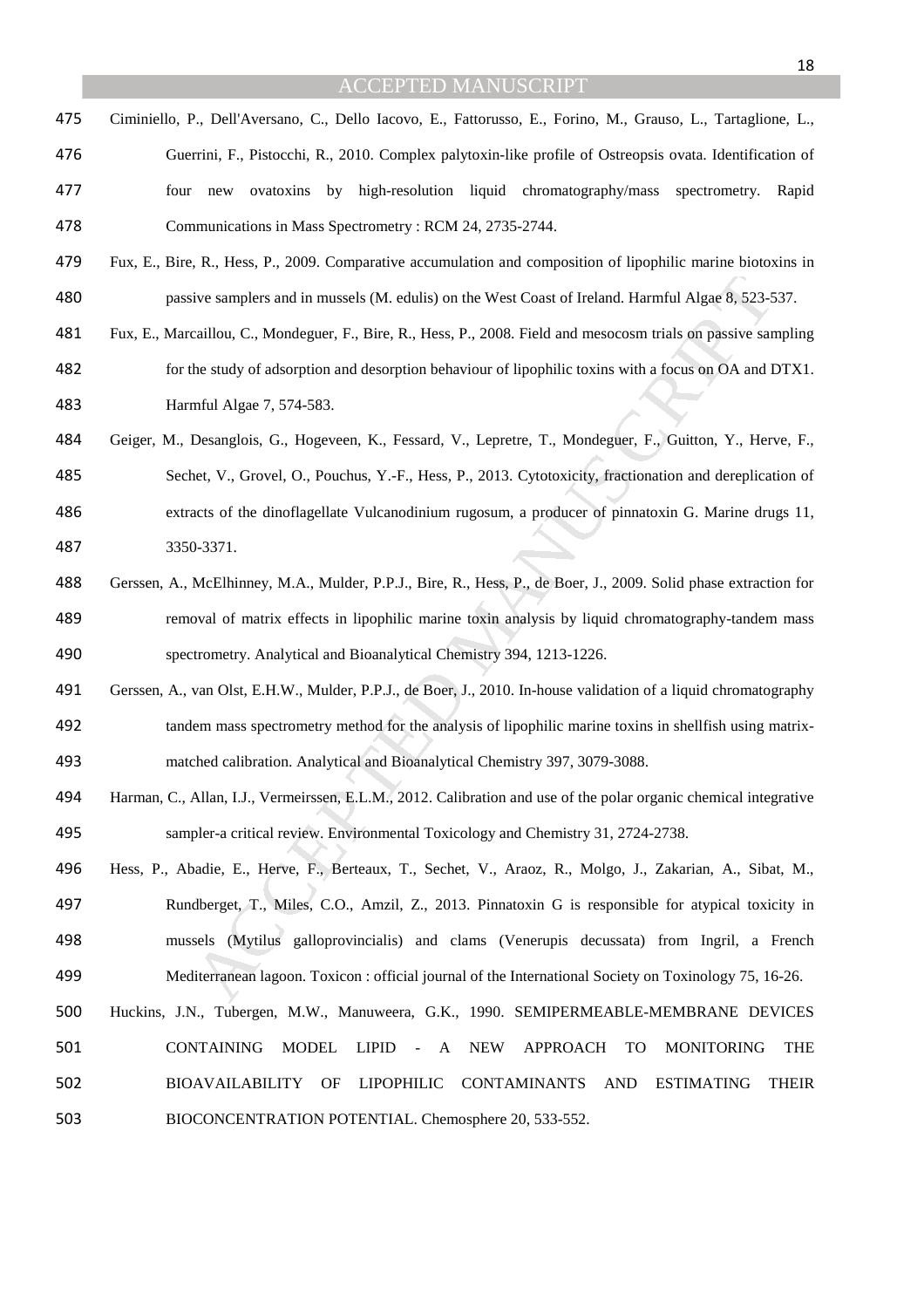- Jauffrais, T., Herrenknecht, C., Sechet, V., Sibat, M., Tillmann, U., Krock, B., Kilcoyne, J., Miles, C.O., McCarron, P., Amzil, Z., Hess, P., 2012a. Quantitative analysis of azaspiracids in Azadinium spinosum cultures. Analytical and Bioanalytical Chemistry 403, 833-846.
- Jauffrais, T., Kilcoyne, J., Herrenknecht, C., Truquet, P., Sechet, V., Miles, C.O., Hess, P., 2013. Dissolved azaspiracids are absorbed and metabolized by blue mussels (Mytilus edulis). Toxicon : official journal of the International Society on Toxinology 65, 81-89.
- Jauffrais, T., Kilcoyne, J., Sechet, V., Herrenknecht, C., Truquet, P., Herve, F., Berard, J.B., Nulty, C., Taylor,
- S., Tillmann, U., Miles, C.O., Hess, P., 2012b. Production and Isolation of Azaspiracid-1 and-2 from Azadinium spinosum Culture in Pilot Scale Photobioreactors. Marine Drugs 10, 1360-1382.
- Kaserzon, S.L., Kennedy, K., Hawker, D.W., Thompson, J., Carter, S., Roach, A.C., Booij, K., Mueller, J.F.,
- 2012. Development and calibration of a passive sampler for perfluorinated alkyl carboxylates and sulfonates in water. Environmental Science & Technology 46, 4985-4993.
- ite International Society on Toxinology 65, 81-89.<br>
Kileoyne, J., Scehet, V., Herrenknecht, C., Truquet, P., Herve, F., Bernad, J.B., Nølty, C., Tillmann, U., Miles, C.O., Hess, P., 2012h. Production and Isolation of Azasp Kilcoyne, J., Fux, E., 2010. Strategies for the elimination of matrix effects in the liquid chromatography tandem mass spectrometry analysis of the lipophilic toxins okadaic acid and azaspiracid-1 in molluscan shellfish. Journal of Chromatography A 1217, 7123-7130.
- Kudela, R.M., 2011. Characterization and deployment of Solid Phase Adsorption Toxin Tracking (SPATT) resin for monitoring of microcystins in fresh and saltwater. Harmful Algae 11, 117-125.
- Lacaze, J.-P., 2012. New trends in Marine Freshwater Toxins. Nova Science Publishers, Inc.
- Lane, J.Q., Roddam, C.M., Langlois, G.W., Kudela, R.M., 2010. Application of Solid Phase Adsorption Toxin Tracking (SPATT) for field detection of the hydrophilic phycotoxins domoic acid and saxitoxin in coastal California. Limnology and Oceanography-Methods 8, 645-660.
- Li, A., Ma, F., Song, X., Yu, R., 2011. Dynamic adsorption of diarrhetic shellfish poisoning (DSP) toxins in passive sampling relates to pore size distribution of aromatic adsorbent. Journal of Chromatography. A 1218, 1437-1442.
- MacKenzie, L., Beuzenberg, V., Holland, P., McNabb, P., Selwood, A., 2004. Solid phase adsorption toxin tracking (SPATT): a new monitoring tool that simulates the biotoxin contamination of filter feeding bivalves. Toxicon : official journal of the International Society on Toxinology 44, 901-918.
- MacKenzie, L., Beuzenberg, V., Holland, P., McNabb, P., Suzuki, T., Selwood, A., 2005. Pectenotoxin and okadaic acid-based toxin profiles in Dinophysis acuta and Dinophysis acuminata from New Zealand. Harmful Algae 4, 75-85.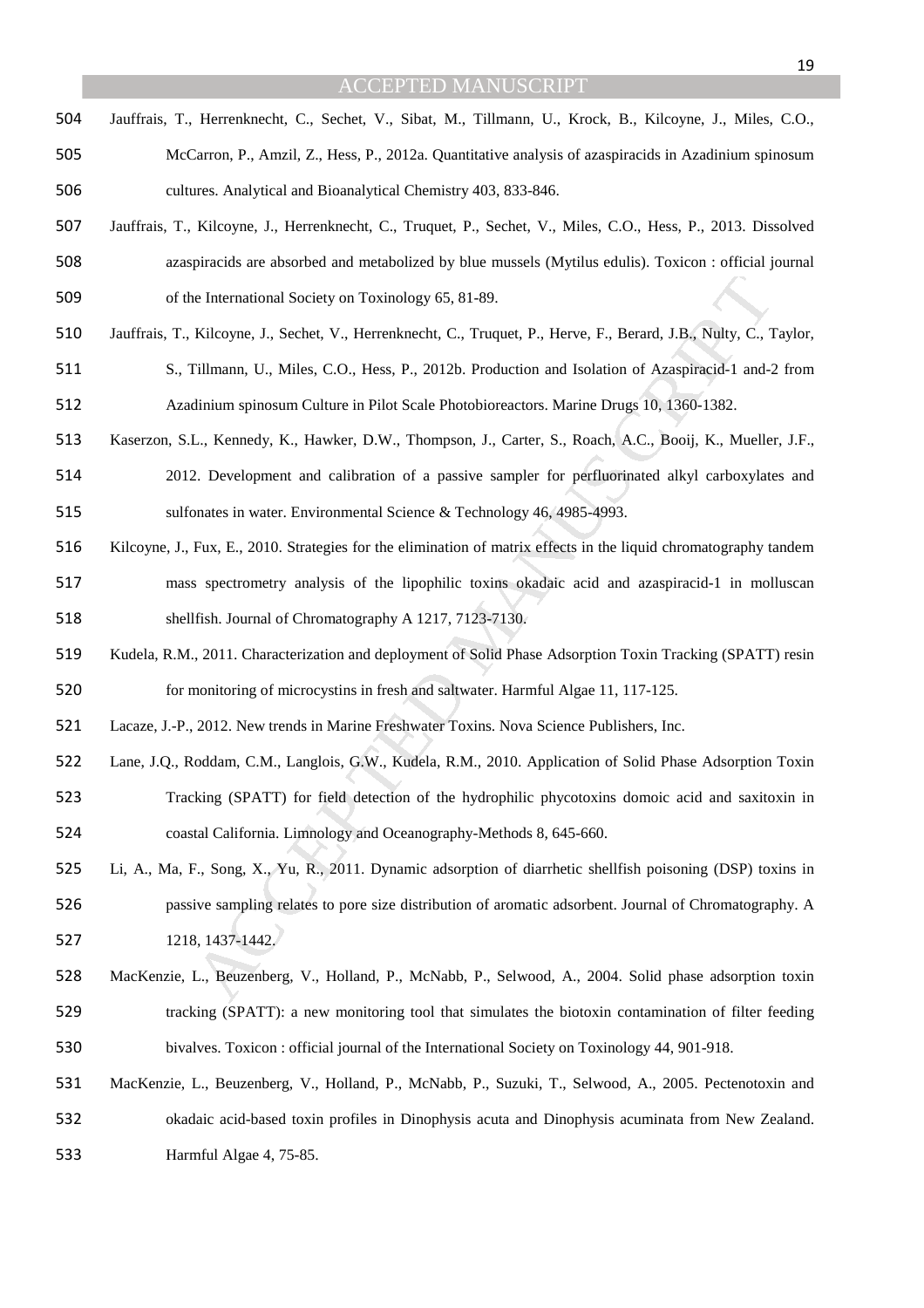- MacKenzie, L.A., 2010. In situ passive solid-phase adsorption of micro-algal biotoxins as a monitoring tool. Current Opinion in Biotechnology 21, 326-331.
- MacKenzie, L.A., Selwood, A.I., McNabb, P., Rhodes, L., 2011. Benthic dinoflagellate toxins in two warm-temperate estuaries: Rangaunu and Parengarenga Harbours, Northland, New Zealand. Harmful Algae 10, 559-566.
- MANUSCRIPT ACCEPTED Medhioub, W., Sechet, V., Truquet, P., Bardouil, M., Amzil, Z., Lassus, P., Soudant, P., 2011. Alexandrium ostenfeldii growth and spirolide production in batch culture and photobioreactor. Harmful Algae 10, 794-803.
- Munday, R., Selwood, A.I., Rhodes, L., 2012. Acute toxicity of pinnatoxins E, F and G to mice. Toxicon : official journal of the International Society on Toxinology 60, 995-999.
- Nezan, E., Chomerat, N., 2011. Vulcanodinium rugosum gen. nov., sp. nov. (Dinophyceae): a new marine dinoflagellate from the French Mediterranean coast. Cryptogamie Algologie 32, 3-18.
- Otero, P., Alfonso, A., Alfonso, C., Vieytes, M.R., Louzao, M.C., Botana, A.M., Botana, L.M., 2010. New protocol to obtain spirolides from Alexandrium ostenfeldii cultures with high recovery and purity. Biomedical Chromatography 24, 878-886.
- Pizarro, G., Morono, A., Paz, B., Franco, J.M., Pazos, Y., Reguera, B., 2013. Evaluation of passive samplers as a monitoring tool for early warning of dinophysis toxins in shellfish. Marine Drugs 11, 3823-3845.
- Rundberget, T., Gustad, E., Samdal, I.A., Sandvik, M., Miles, C.O., 2009. A convenient and cost-effective method for monitoring marine algal toxins with passive samplers. Toxicon : official journal of the International Society on Toxinology 53, 543-550.
- Rusina, T.P., Smedes, F., Klanova, J., 2010. Diffusion coefficients of polychlorinated biphenyls and polycyclic aromatic hydrocarbons in polydimethylsiloxane and low-density polyethylene polymers. Journal of Applied Polymer Science, NA-NA.
- Rusina, T.P., Smedes, F., Klanova, J., Booij, K., Holoubek, I., 2007. Polymer selection for passive sampling: a comparison of critical properties. Chemosphere 68, 1344-1351.
- Selwood, A.I., van Ginkel, R., Harwood, D.T., McNabb, P.S., Rhodes, L.R., Holland, P.T., 2012. A sensitive assay for palytoxins, ovatoxins and ostreocins using LC-MS/MS analysis of cleavage fragments from micro-scale oxidation. Toxicon : official journal of the International Society on Toxinology 60, 810-

820.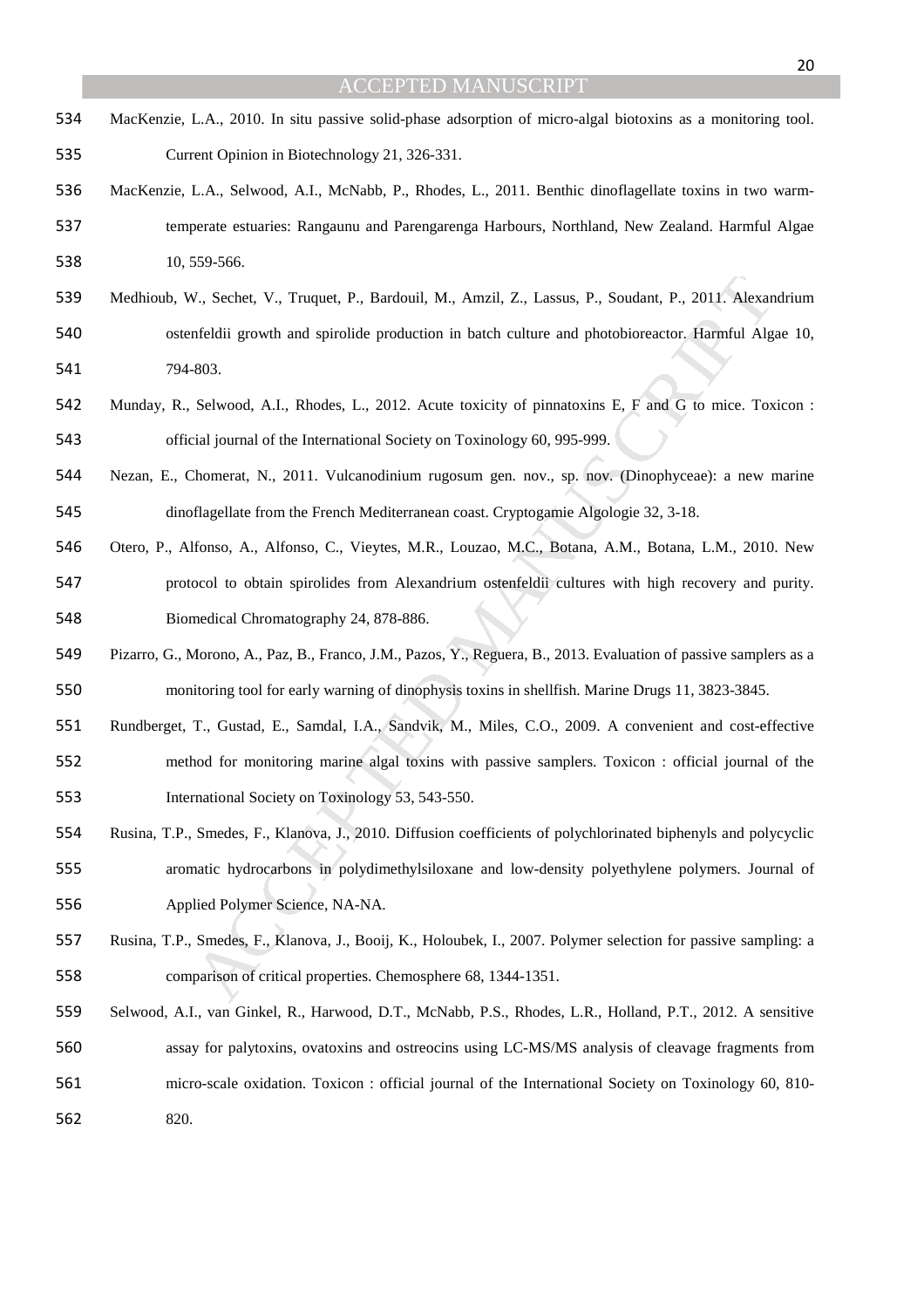- Shea, D., Tester, P., Cohen, J., Kibler, S., Varnam, S., 2006. Accumulation of brevetoxins by passive sampling devices. African Journal of Marine Science 28, 379-381.
- Uchida, H., Taira, Y., Yasumoto, T., 2013. Structural elucidation of palytoxin analogs produced by the dinoflagellate Ostreopsis ovata IK2 strain by complementary use of positive and negative ion liquid chromatography/quadrupole time-of-flight mass spectrometry. Rapid Communications in Mass Spectrometry 27, 1999-2008.
- Etrometry 27, 1999-2008.<br>
Holland, P.T., MacKenzie, L., 2011. Development of solid phase adsorption toxin tra<br>
ATT) for monitoring anatoxin-a and hormoanatoxin-a in river watter. Chemosphere 82, 888-894<br>
1, J., Fan, H., Li Wood, S.A., Holland, P.T., MacKenzie, L., 2011. Development of solid phase adsorption toxin tracking (SPATT) for monitoring anatoxin-a and homoanatoxin-a in river water. Chemosphere 82, 888-894.
- Zhao, H., Qiu, J., Fan, H., Li, A., 2013. Mechanism and application of solid phase adsorption toxin tracking for
- monitoring microcystins. Journal of Chromatography A 1300, 159-164.
-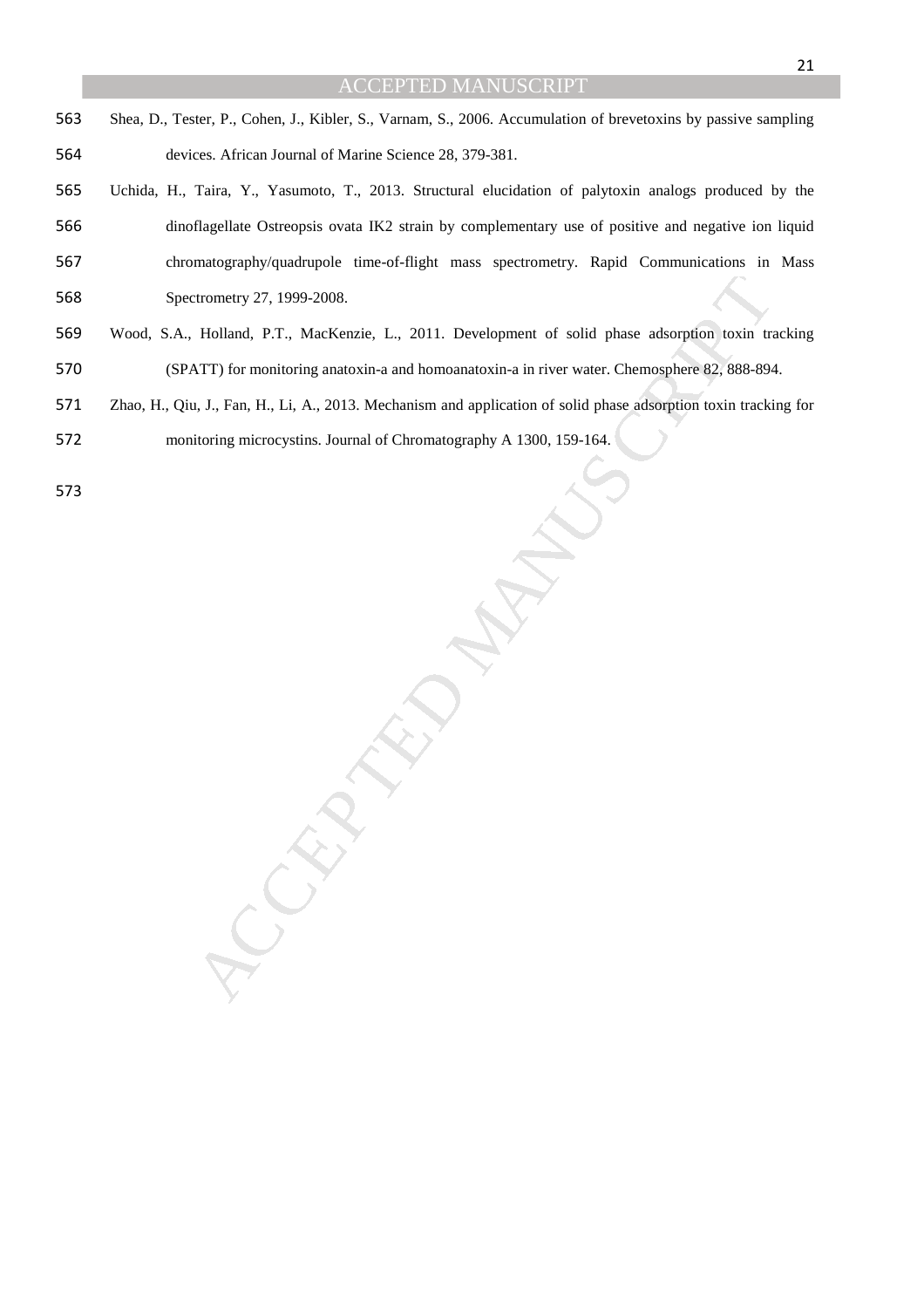|     | 22                                                                                                                            |
|-----|-------------------------------------------------------------------------------------------------------------------------------|
|     | <b>ACCEPTED MANUSCRIPT</b>                                                                                                    |
| 574 | <b>FIGURES LEGEND</b>                                                                                                         |
| 575 | Fig 1: Structures of the toxins of interest: Azaspiracids 1 and 2 (AZA-1, AZA-2), Okadaic acid (OA),                          |
| 576 | Dinophysistoxin-1 (DTX1), 13-desmethyl spirolide-C (SPX1), Pinnatoxin-G (PnTX-G), Palytoxin                                   |
| 577 | (PITX) and Ovatoxin-a (OvTX-a)                                                                                                |
| 578 | Fig 2: Average toxin recoveries (%) from Oasis HLB, Strata-X, BondElut C18 and HP-20 packed in the same                       |
| 579 | SPE reservoir with 2-frits (Agilent). Error bars are standard deviations $(n=3)$ .                                            |
| 580 | Fig 3: Toxin disappearance from seawater of OA, AZA1, PnTX-G, SPX1 and OvTX-a for Oasis HLB (300 mg),                         |
| 581 | Strata-X (300 mg), HP-20 (300 mg), PDMS and LDPE passive samplers.                                                            |
| 582 | Fig 4: OA, AZA1, PnTX-G, SPX1 and OvTX-a recoveries from Oasis HLB, Strata-X, HP-20, PDMS and LDPE                            |
| 583 | after 24h immersion in spiked seawater. Values for Oasis HLB, Strata-X and HP-20 are mean values                              |
| 584 | from three SPATT bags containing 100 mg, 200 mg or 300 mg of resin. Error bars represent standard                             |
| 585 | deviations (n=3).* Strata-X (n = 2) significantly higher than Oasis HLB (P < 0.001, n = 3) and HP-20 (P                       |
| 586 | $= 0.043$ , n = 3).                                                                                                           |
| 587 | Fig 5: Amount of toxin (average in $\lfloor \text{ng/g dry resin} \rfloor$ ± SD) accumulated on HP-20, Oasis HLB and Strata-X |
| 588 | exposed for 3 days in two cylindro-conical tanks (tank 1: M. edulis fed with V. rugosum; tank 2: M.                           |
| 589 | galloprovinciallis fed with P. lima).                                                                                         |
| 590 | Fig 6: (A) Accumulation of SPX1, PnTX-G, OA, DTX1 and PTX2 on Oasis HLB, Strata-X and HP-20 SPATTs                            |
| 591 | exposed in July at Ingril Lagoon on a weekly basis (expressed as [ng/g dry resin]). (B) OA adsorption                         |
| 592 | on Oasis HLB, Strata-X and HP-20 for 5d, 6d and 7d of exposure during three consecutive weeks. Error                          |
| 593 | bars represent standard deviations (n=3).* Statistically significantly different ( $P < 0.05$ ).                              |
| 594 |                                                                                                                               |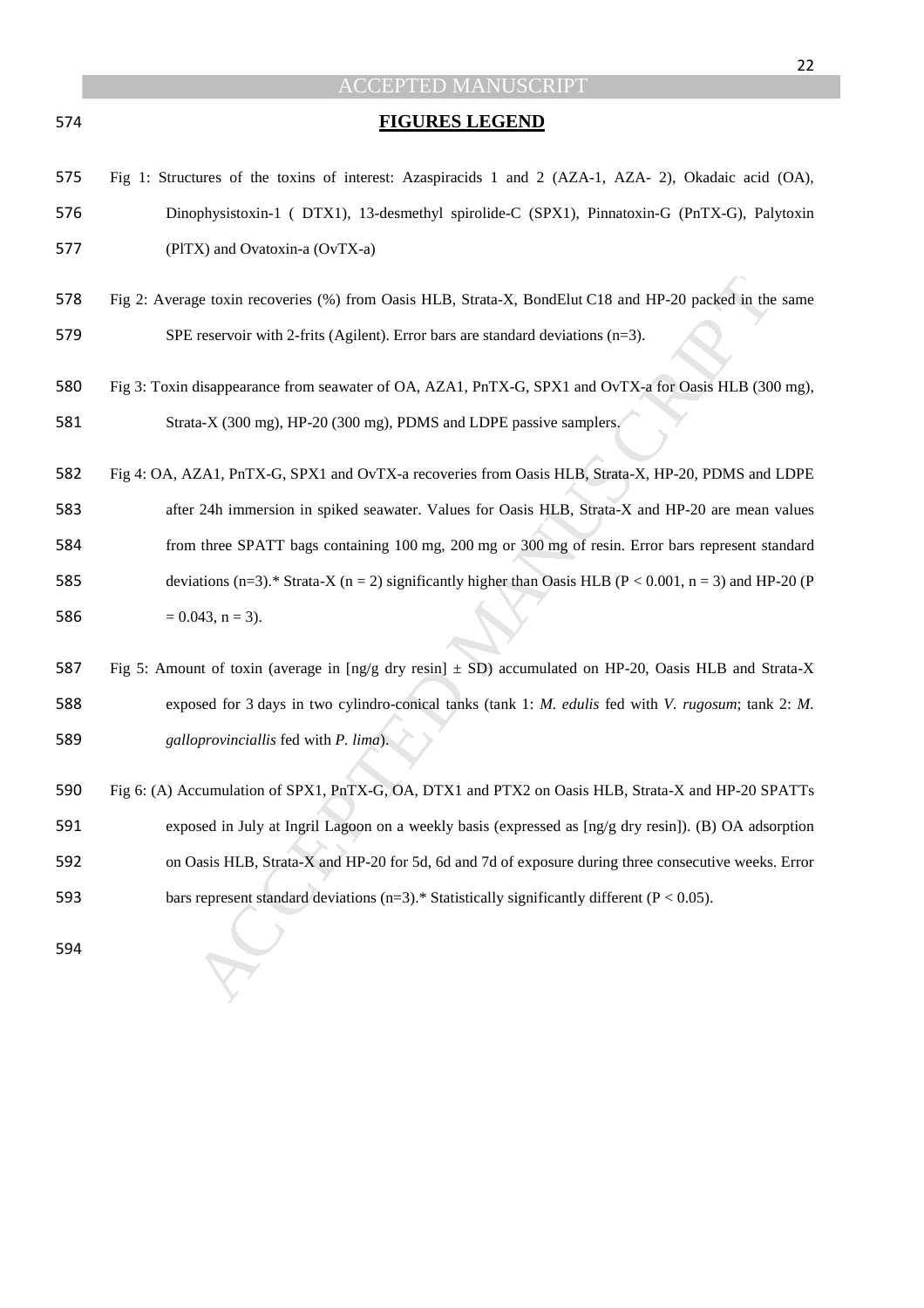23

595 **Fig 1** 



603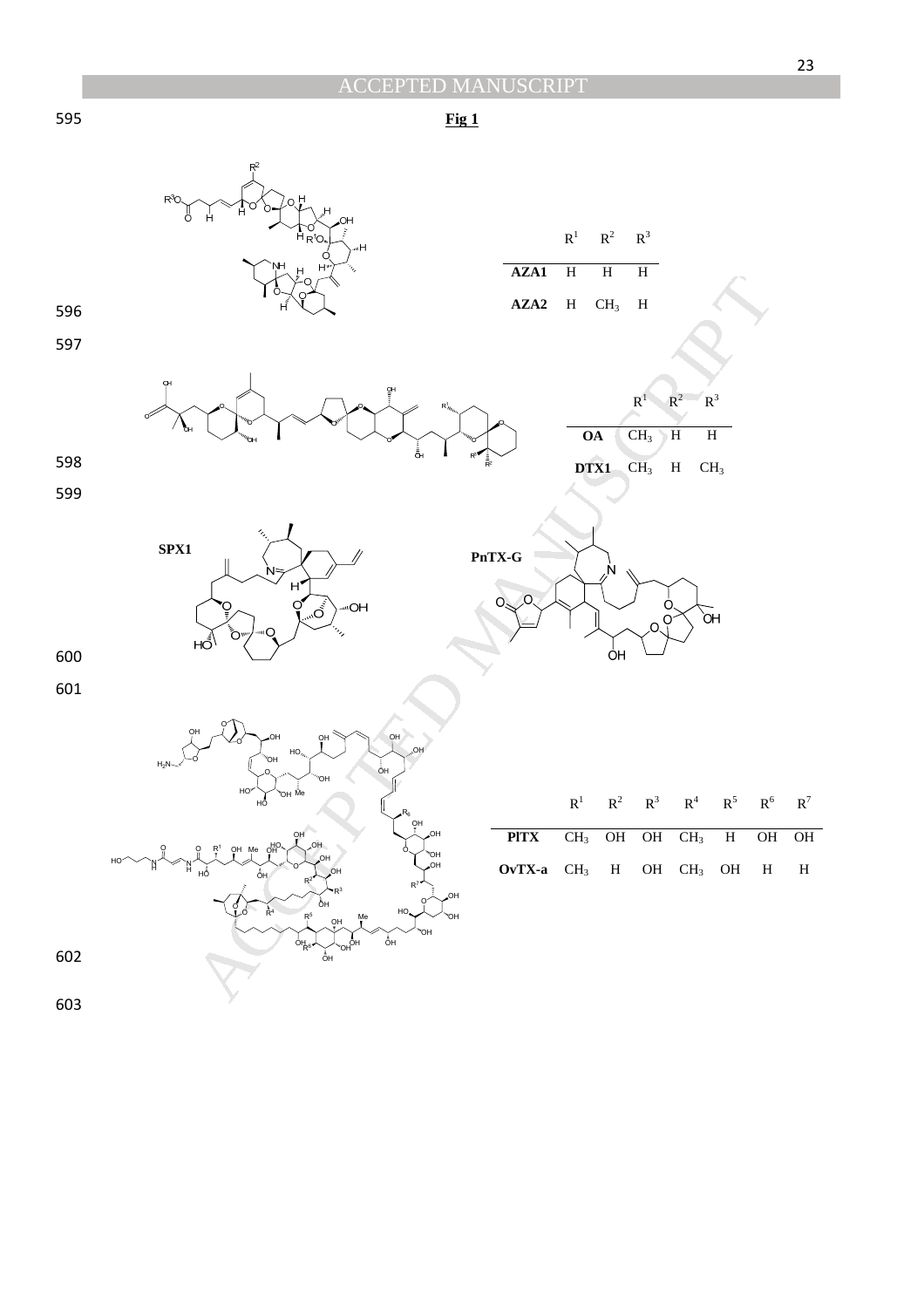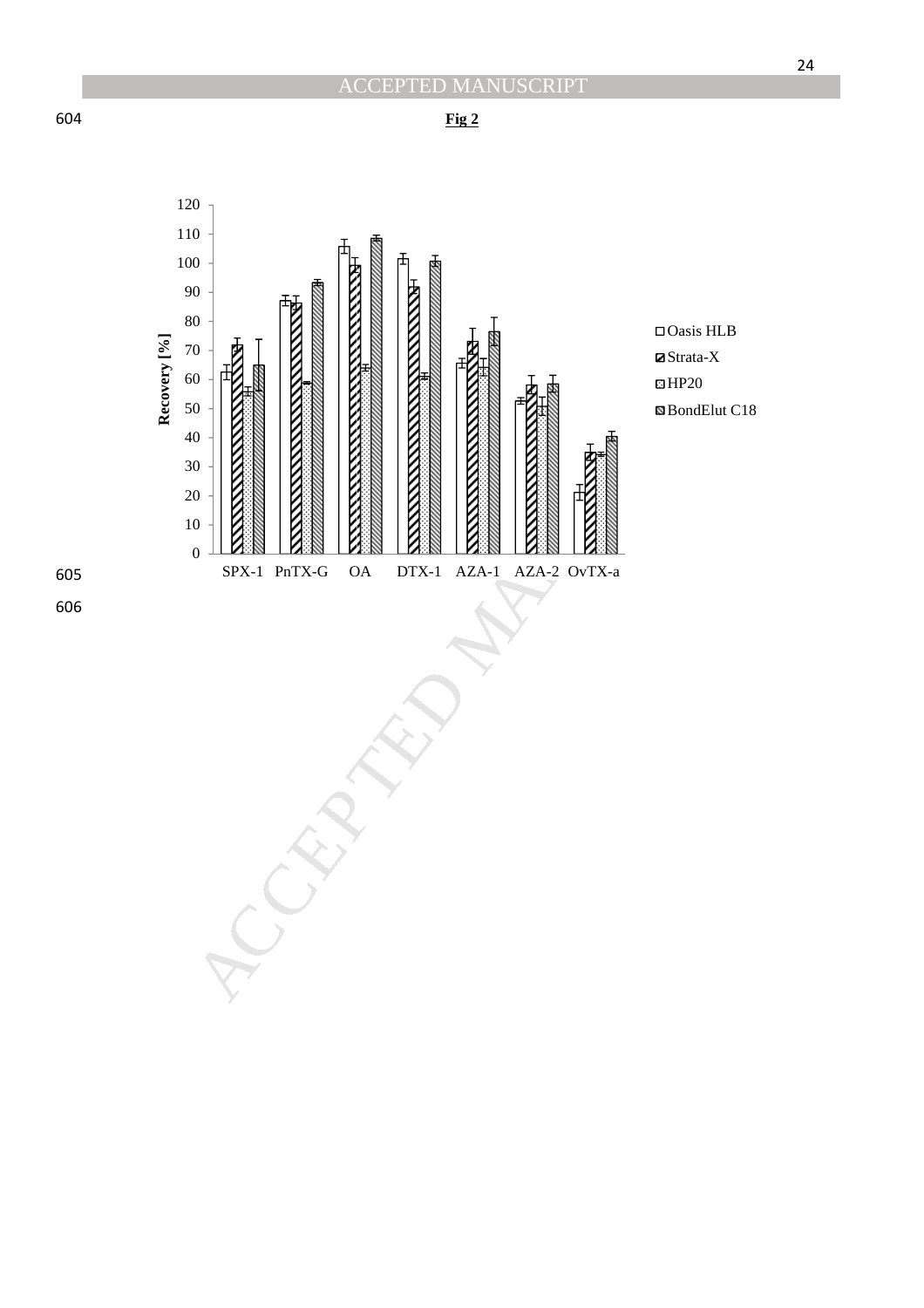

120 120 Toxin in seawater [%] 100 100 **Toxin in seawater [%] Toxin in seawater [%] Oasis HLB Strata-X** 80 80 60 60 MP-20<br>  $\frac{10}{5}$ <br>  $\frac{10}{10}$ <br>  $\frac{15}{10}$ <br>  $\frac{1}{10}$ <br>  $\frac{1}{10}$ <br>  $\frac{1}{10}$ <br>  $\frac{1}{10}$ <br>  $\frac{1}{10}$ <br>  $\frac{1}{10}$ <br>  $\frac{1}{10}$ <br>  $\frac{1}{10}$ <br>  $\frac{1}{10}$ <br>  $\frac{1}{10}$ <br>  $\frac{1}{10}$ <br>  $\frac{1}{10}$ <br>  $\frac{1}{10}$ <br>  $\frac{1}{10}$ <br>  $\frac{1}{10$ 40 40 20 20 0 0 0 5 10 15 20 25 0 5 10 15 20 25 **Time [h] Time [h]** 608 120 120 100 100 Toxin in seawater [%] **Toxin in seawater [%] Toxin in seawater [%] HP-20** 80 80 60 60 40 40 **PDMS** 20 20 0 0 0 5 10 15 20 25 0 5 10 15 20 25 **Time [h] Time [h]** 609 120 100 Toxin in seawater  $[%$ **Toxin in seawater [%]**  $\diamond$  - OA 80  $\triangle$  - AZA-1 60 **LDPE** ... PnTX-G 40  $-$ SPX-1 20  $- x - OvTX-a$ 0 0 5 10 15 20 25 **Time [h]** 610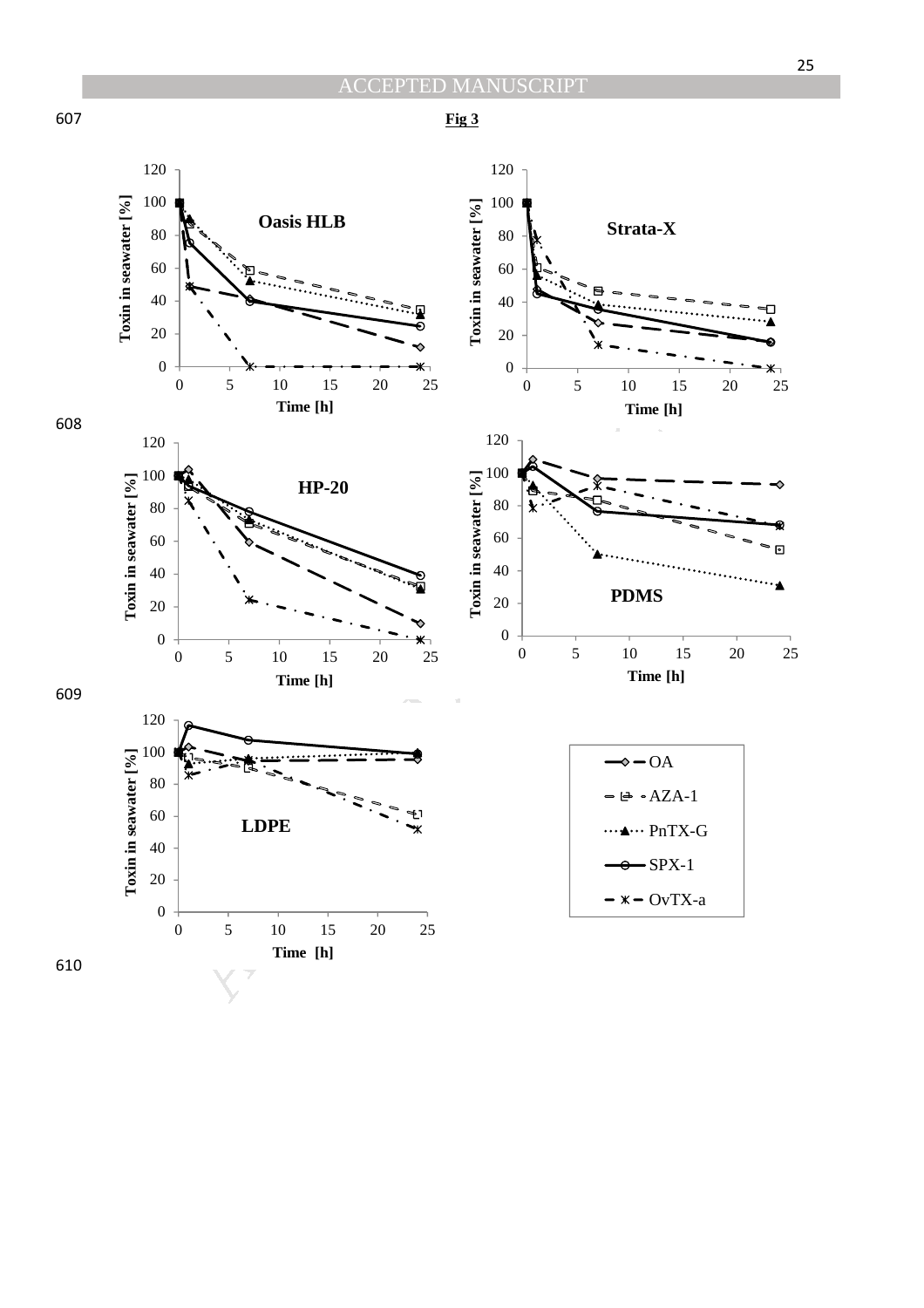



612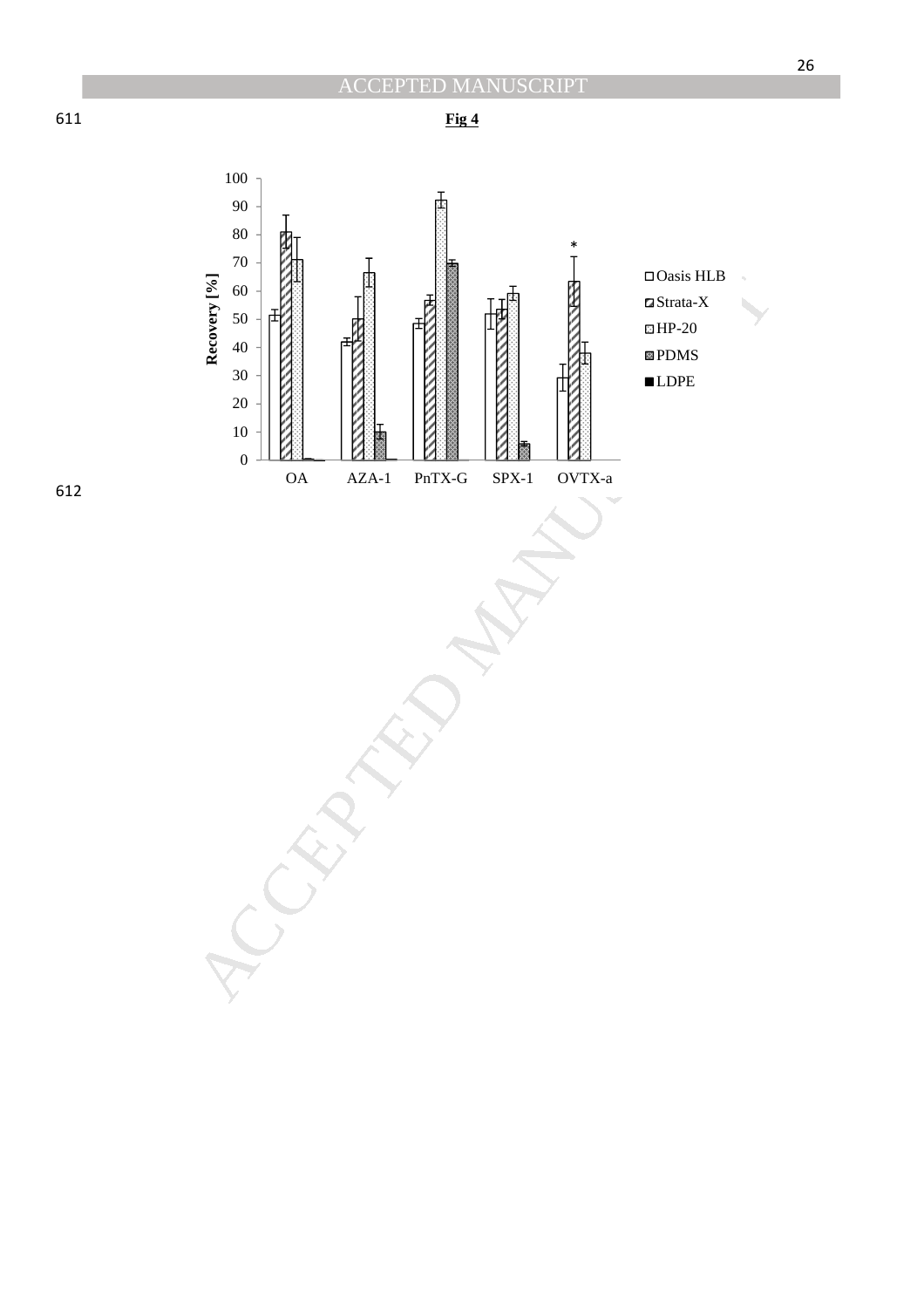

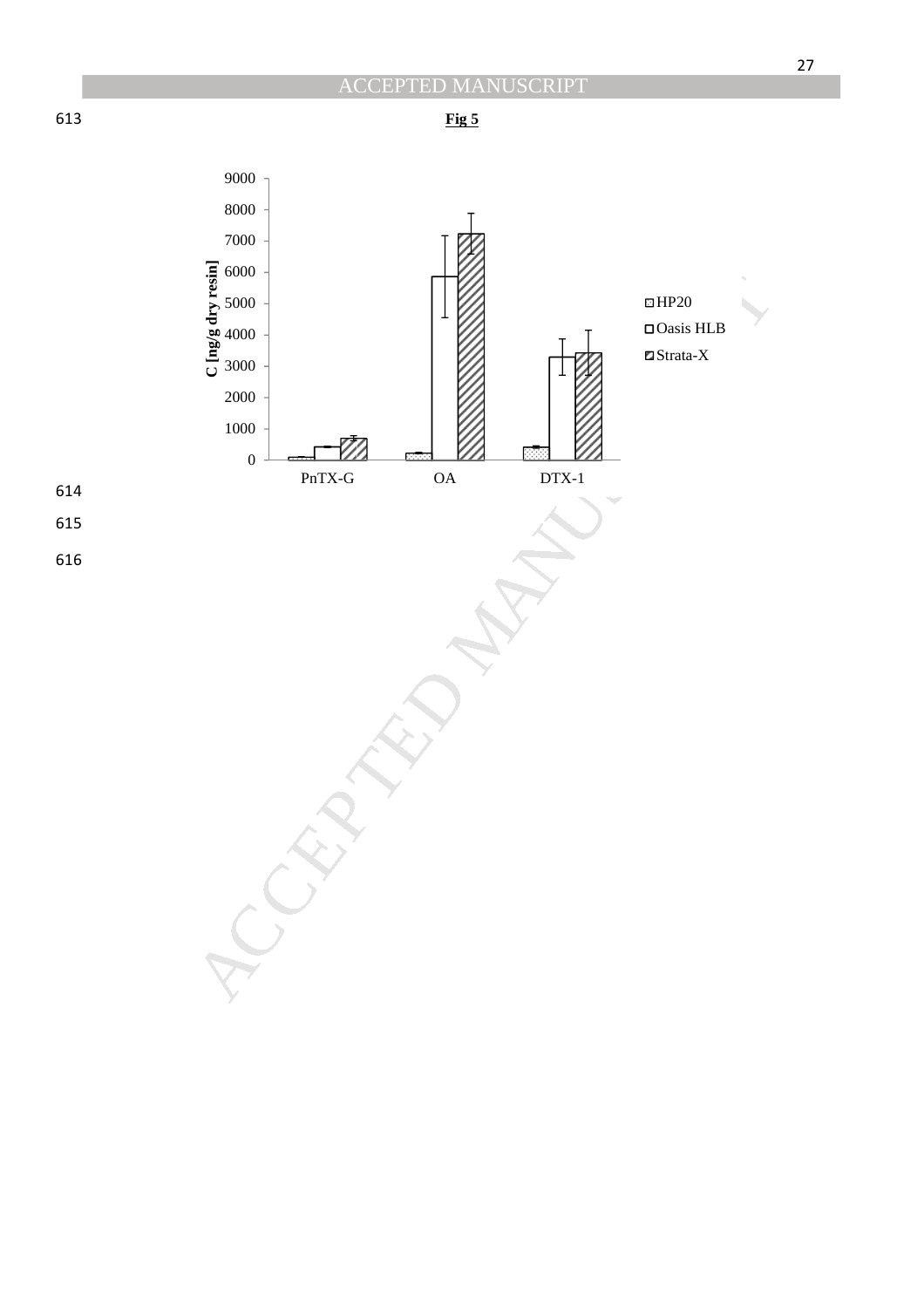Strata-X  $\boxtimes$  HP20

Oasis HLB

 $\blacksquare$ Strata-X  $\boxdot$ HP20

\* **OA**

Oasis HLB



**Fig 6**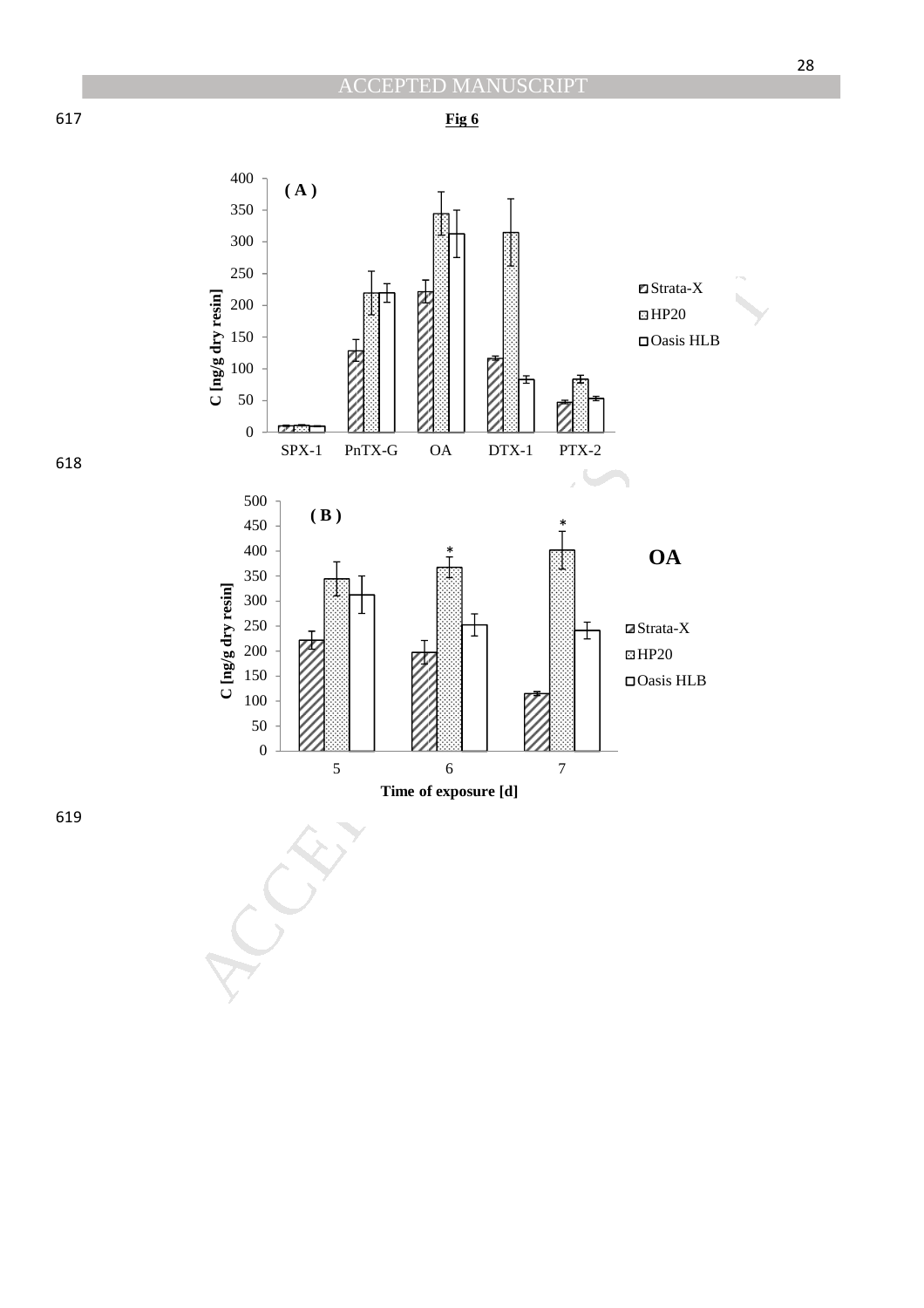|            | Sorbent             | <b>Structure</b>                                                                                               | Surface area<br>$(m^2/g)$       | Pore volume<br>(cm <sup>3</sup> /g) | Average pore<br>radius $(\hat{A})$ | Particle size<br>$(\mu m)$ |                             |  |
|------------|---------------------|----------------------------------------------------------------------------------------------------------------|---------------------------------|-------------------------------------|------------------------------------|----------------------------|-----------------------------|--|
|            | <b>Oasis HLB</b>    |                                                                                                                | 767                             | 1.21                                |                                    | $81\,$                     | $50 - 65$                   |  |
|            | $Strata-X$          |                                                                                                                | 799                             | 1.24                                |                                    | 90                         | $28 - 34$                   |  |
|            | $HP-20$             | $-c$ .<br>붜<br>$\frac{H_2}{C}$                                                                                 | 500                             | 1.3                                 |                                    | 200                        | 397 - 840                   |  |
|            | <b>BondElut C18</b> | CH <sub>3</sub><br>О.<br>$(CH_2)_{17}$ —<br>Si<br>$-CH3$<br>ĊH <sub>3</sub>                                    | 500                             |                                     |                                    | 60                         | 40 and 120 and<br>irregular |  |
| 621        |                     |                                                                                                                |                                 |                                     |                                    |                            |                             |  |
| 622<br>623 |                     | Table 2: LDPE and PDMS properties                                                                              |                                 |                                     |                                    |                            |                             |  |
|            |                     | Sorbent                                                                                                        | <b>LDPE</b>                     |                                     | <b>PDMS</b>                        |                            |                             |  |
|            |                     | <b>Supplier</b><br>Thickness (µm)                                                                              | <b>Brentwood Plastics</b><br>70 |                                     | Altec Products<br>500              |                            |                             |  |
| 624<br>625 |                     |                                                                                                                |                                 |                                     |                                    |                            |                             |  |
| 626        |                     | Table 3: Average amounts (mean $\pm$ standard deviation (=SD), n=3) of toxin extracted from A. ostenfeldii, A. |                                 |                                     |                                    |                            |                             |  |
| 627        |                     | spinosum and V. rugosum using acetone, methanol and isopropanol                                                |                                 |                                     |                                    |                            |                             |  |
|            |                     |                                                                                                                |                                 | Acetone                             | Methanol                           | Isopropanol                |                             |  |
|            |                     | Toxin concentration (ng/g algae pellet)                                                                        | $SPX-1$                         | $5207 \pm 136$                      | $5422 \pm 183$                     | $5788 \pm 137$             |                             |  |
|            |                     |                                                                                                                | $AZA-I$                         | $23269 \pm 245$                     | $24220 \pm 1234$                   | $24651 \pm 1090$           |                             |  |
|            |                     |                                                                                                                |                                 | $PnTX-G$ 26008 ± 1306               | $26680 \pm 243$                    | $27732 \pm 1143$           |                             |  |
| 628        |                     |                                                                                                                |                                 |                                     |                                    |                            |                             |  |
| 629        |                     |                                                                                                                |                                 |                                     |                                    |                            |                             |  |
| 630        |                     |                                                                                                                |                                 |                                     |                                    |                            |                             |  |
| 631        |                     |                                                                                                                |                                 |                                     |                                    |                            |                             |  |
| 632        |                     |                                                                                                                |                                 |                                     |                                    |                            |                             |  |
| 633        |                     |                                                                                                                |                                 |                                     |                                    |                            |                             |  |

## 620 **Table 1:** Oasis HLB, Strata-X, HP-20 and BondElut C18 properties.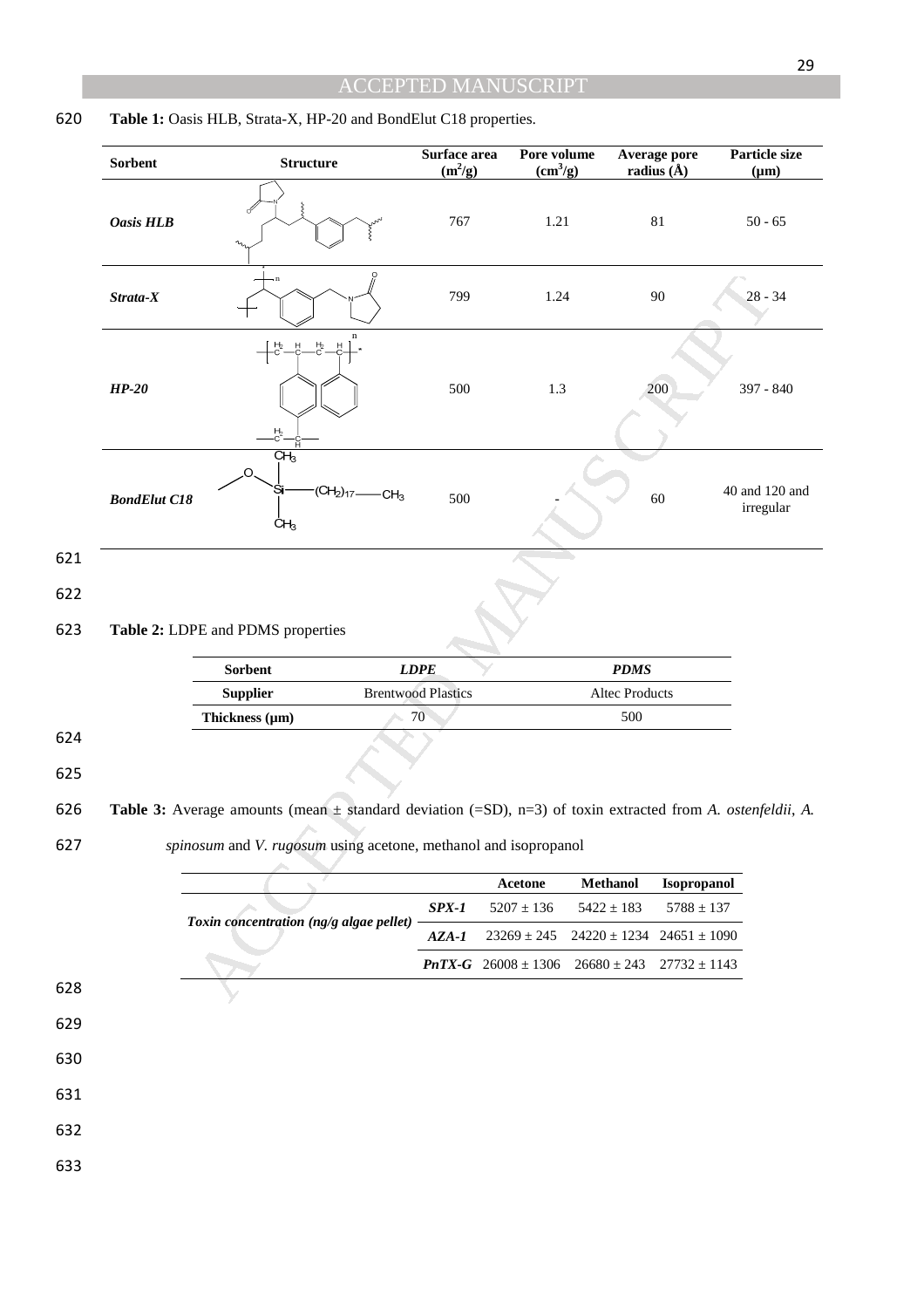#### 634 **Table 4:** Toxin recoveries (%) from commercially available sorbents for the first screening experiment

|          | <b>OASIS HLB</b><br>$(30 \text{ mg})$ | STRATA-X<br>$(200 \text{ mg})$ | BONDELUT C18<br>$(500 \text{ mg})$ | $HP-20$<br>$(200 \text{ mg})$ |
|----------|---------------------------------------|--------------------------------|------------------------------------|-------------------------------|
| $SPX-1$  | 88                                    | 85                             | 83                                 | 59                            |
| $PnTX-G$ | 100                                   | 92                             | 48                                 | 51                            |
| 0A       | 111                                   | 100                            | 95                                 | 83                            |
| $DTX-1$  | 119                                   | 103                            | 95                                 | 86                            |
| $AZA-I$  | 67                                    | 66                             | 46                                 | 48                            |
| $AZA-2$  | 57                                    | 60                             | 34                                 | 44                            |
| $OvTX-a$ | 13                                    | 25                             | n.d                                | n.d                           |

<sup>635</sup> *n.d: not detected* 

|     | Recoveries (%)           |            | $SPX-1$  | PnTX-G   | <b>OA</b>  | $DTX-1$  | $AZA-1$  | $AZA-2$  | $OvTX-a$ |
|-----|--------------------------|------------|----------|----------|------------|----------|----------|----------|----------|
|     |                          | <b>HLB</b> | $80 + 4$ | $76 + 1$ | $97 + 3$   | $90 + 2$ | $57 + 3$ | $50 + 3$ | $20 + 1$ |
|     | MeOH                     | Strata-X   | $72 + 3$ | $70 + 2$ | $85 \pm 2$ | $79 + 2$ | $66 + 4$ | $59 + 4$ | $9 + 4$  |
|     |                          | <b>HLB</b> | n.d      | n.d      | $15 \pm 2$ | n.d      | n.d      | n.d      | n.d      |
|     | $MeOH/H2O$ (1:1, $v/v$ ) | Strata-X   | n.d      | n.d      | n.d        | n.d      | n.d      | n.d      | n.d      |
| 639 | n.d: not detected        |            |          |          |            |          |          |          |          |

647

648

649

650

651

|                                                                                                                  | <i><b>DIA-1</b></i>                                                               | 117        | 10J        | フコ         |             | $\sigma$   |            |                  |
|------------------------------------------------------------------------------------------------------------------|-----------------------------------------------------------------------------------|------------|------------|------------|-------------|------------|------------|------------------|
|                                                                                                                  | AZA-1                                                                             | 67         | 66         |            | 46          | 48         |            |                  |
|                                                                                                                  | $AZA-2$                                                                           | 57         | 60         |            | 34          | 44         |            |                  |
|                                                                                                                  | $OvTX-a$                                                                          | 13         | 25         | n.d        |             | n.d        |            |                  |
|                                                                                                                  | n.d: not detected                                                                 |            |            |            |             |            |            |                  |
| <b>Table 5:</b> Recoveries (average $\pm$ SD, n=3) obtained from Oasis HLB (30 mg) and Strata-X (200 mg) cartrid |                                                                                   |            |            |            |             |            |            |                  |
|                                                                                                                  | eluted with MeOH and MeOH/H <sub>2</sub> O (1:1, $v/v$ ).                         |            |            |            |             |            |            |                  |
| Recoveries (%)                                                                                                   |                                                                                   | $SPX-1$    | PnTX-G     | <b>OA</b>  | DTX-1       | $AZA-1$    | $AZA-2$    | OvT <sub>2</sub> |
| MeOH                                                                                                             | $H\!L\!B$                                                                         | $80 \pm 4$ | $76 \pm 1$ | $97 \pm 3$ | $90 \pm 2$  | $57 \pm 3$ | $50 \pm 3$ | $20 \pm$         |
|                                                                                                                  | Strata-X                                                                          | $72 \pm 3$ | $70\pm2$   | $85 \pm 2$ | $79 \pm 2$  | $66\pm4$   | $59\pm4$   | $9\pm$           |
| $MeOH/H_2O$ (1:1, $v/v$ )                                                                                        | $H\!L\!B$                                                                         | n.d        | n.d        | $15 \pm 2$ | n.d         | n.d        | n.d        | n.d              |
| n.d: not detected                                                                                                | Strata-X                                                                          | n.d        | n.d        | n.d        | n.d         | n.d        | n.d        | n.d              |
| <b>Table 6:</b> Recoveries (average in $% \pm SD$ , n=4) with an elution step of 6 mL MeOH for increasing sam    | volume $(5 - 25$ mL) onto Oasis HLB $(30 \text{ mg})$ cartridges.<br>Load volumes |            |            |            |             |            |            |                  |
|                                                                                                                  |                                                                                   | SPX1       | PnTX-G     | <b>OA</b>  | DTX1        | AZA1       | AZA2       | OvTX-a           |
|                                                                                                                  | 5 mL                                                                              | $72\pm2$   | $79\pm3$   | $82\pm2$   | $96 \pm 3$  | $54\pm2$   | $45\pm2$   | $14\pm2$         |
|                                                                                                                  | 15 mL                                                                             | $74 \pm 2$ | $80 \pm 1$ | $86 \pm 4$ | $102 \pm 3$ | $60\pm2$   | $48 \pm 2$ | $13 \pm 5$       |
|                                                                                                                  |                                                                                   |            |            |            |             |            |            |                  |
|                                                                                                                  | 25 mL                                                                             | $61 \pm 3$ | $68 \pm 3$ | $71\pm2$   | $81\pm5$    | $48\pm1$   | $37\pm1$   |                  |
|                                                                                                                  |                                                                                   |            |            |            |             |            |            | $9 \pm 2$        |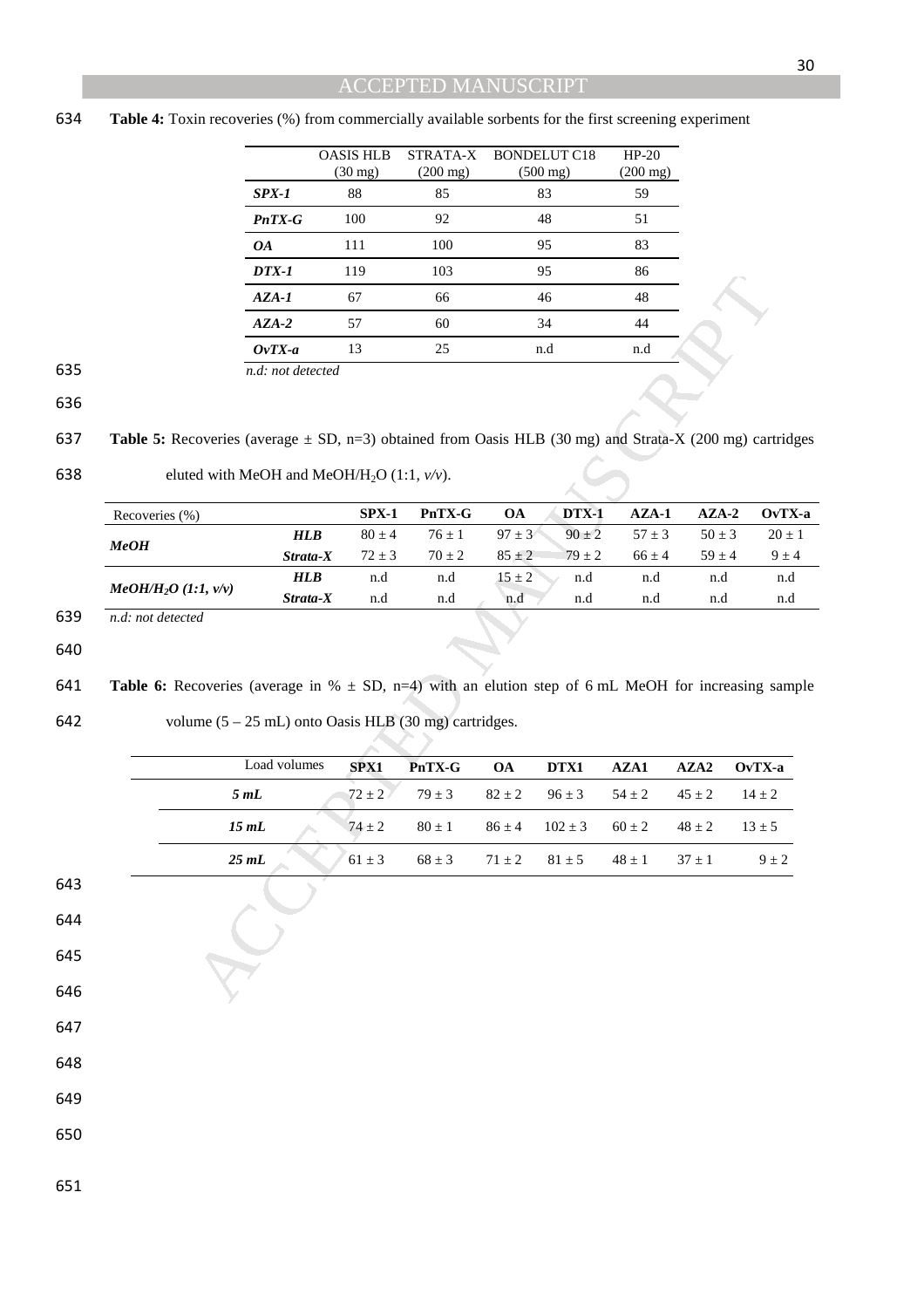|     | 31                                                                                                                                                                   |
|-----|----------------------------------------------------------------------------------------------------------------------------------------------------------------------|
|     | <b>ACCEPTED MANUSCRIPT</b>                                                                                                                                           |
| 652 | <b>SUPPLEMENTARY MATERIAL:</b>                                                                                                                                       |
| 653 | Extended evaluation of polymeric and lipophilic sorbents for passive sampling of marine toxins                                                                       |
| 654 | Zita Zendong <sup>1</sup> *, Christine Herrenknecht <sup>2</sup> , Eric Abadie <sup>3</sup> , Charline Brissard <sup>1</sup> , Céline Tixier <sup>4</sup> , Florence |
| 655 | Mondeguer <sup>1</sup> , Véronique Séchet <sup>1</sup> , Zouher Amzil <sup>1</sup> , Philipp Hess <sup>1</sup> .                                                     |
|     |                                                                                                                                                                      |
| 656 | $\mathbf{1}$<br>Ifremer, Laboratoire Phycotoxines, Rue de l'Ile d'Yeu, 44311 Nantes, France;                                                                         |
| 657 | $\overline{c}$<br>LUNAM, Université de Nantes, MMS EA2160, Faculté de Pharmacie, 9 rue Bias, 44035 Nantes, France;<br>3                                              |
| 658 | Ifremer, Laboratoire Environnement Ressources Languedoc-Roussillon, Av. Jean Monnet, 34203 Sète, France.                                                             |
| 659 | $\Delta$<br>Ifremer, Laboratoire Biogéochimie des Contaminants Organiques, Rue de l'Ile d'Yeu, 44311 Nantes, France;                                                 |
| 660 | *Corresponding author at : Ifremer/Laboratoire phycotoxines, Rue de l'Ile D'Yeu, 44311 Nantes, France. Tel.:                                                         |
| 661 | +33 (2) 40 37 44 74. E-mail address: Zita.Zendong@ifremer.fr                                                                                                         |
| 662 |                                                                                                                                                                      |
| 663 | S1: Evaluation of toxin adsorption on cartridges                                                                                                                     |
| 664 | S2: Monitoring of toxin decrease in spiked seawater for Oasis HLB, Strata-X, HP-20, LDPE and PDMS                                                                    |
| 665 |                                                                                                                                                                      |
| 666 |                                                                                                                                                                      |
| 667 |                                                                                                                                                                      |
| 668 |                                                                                                                                                                      |
|     |                                                                                                                                                                      |
|     |                                                                                                                                                                      |
|     |                                                                                                                                                                      |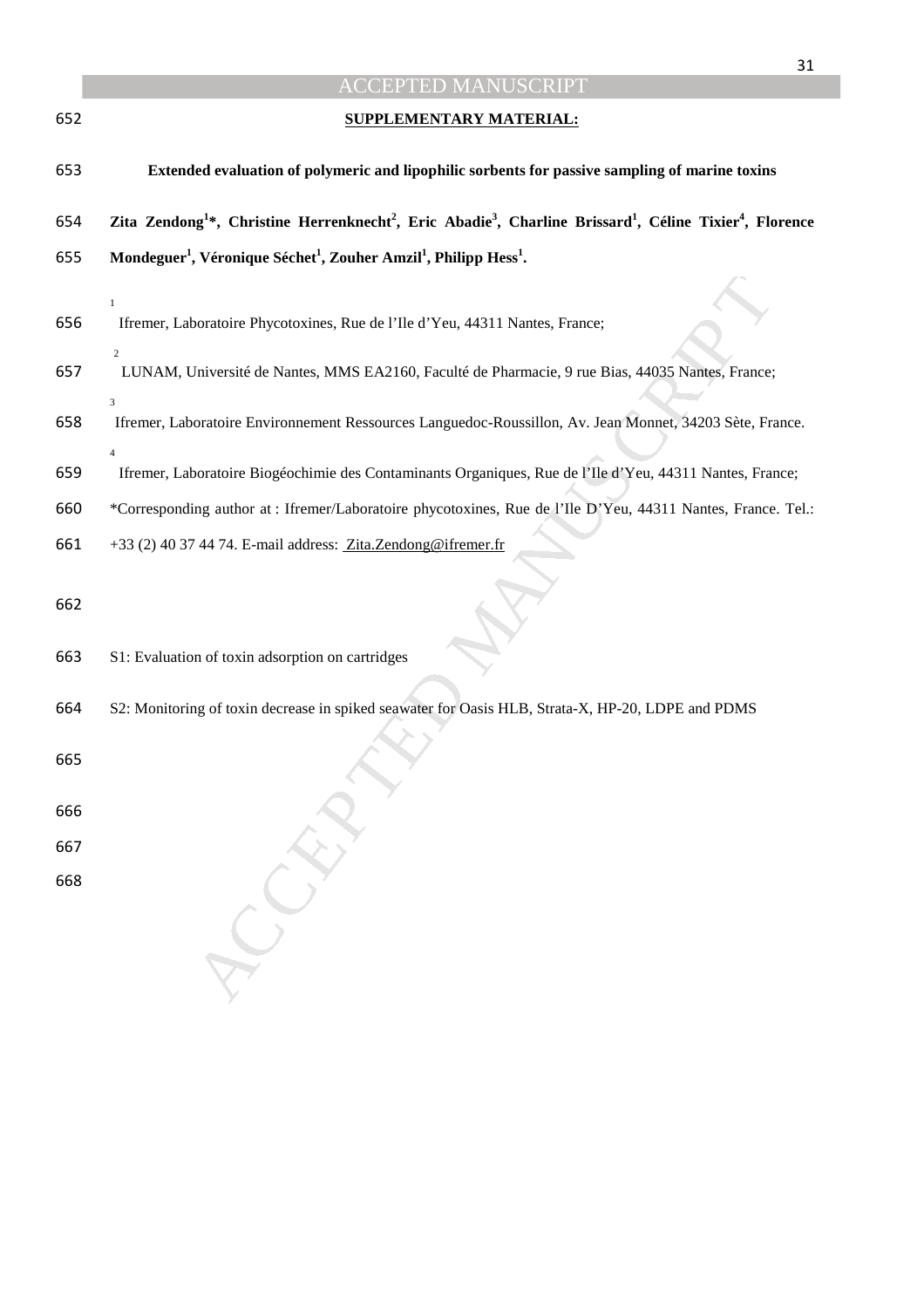#### 669 **S1: Evaluation of toxin adsorption on SPE cartridges and glassware**

To evaluate toxin adsorption on empty cartridges (procedural losses), known amounts of toxin were loaded onto the cartridges and directly recovered just as wash and elution solvents. After loading, 100% recovery was obtained for none of the cartridges. However, the reservoir with 2 frits (Agilent) and the one of Oasis HLB yielded better recoveries than BondElut C18 and Strata-X reservoirs, indicating that there was less toxin adsorption on those cartridges. The washing step enabled recoveries to increase to up to 100% for all toxins except for AZA1. Indeed, for AZA1, the first elution step was required to reach 100% recovery. It is noteworthy that most of OvTX-a was retrieved after the loading step. Very high recoveries were obtained with the reservoirs containing 2 frits and Strata-X reservoirs gave the lowest OvTX-a recovery. Overall, all cartridges enable satisfactory recovery of nearly all toxins throughout the procedure. This is not the case for OvTX-a for which top down yields are obtained from 2-frits-reservoir, then BondElut C18, Oasis HLB and Strata-X, respectively.

680

681 Toxin adsorption evaluated from recovery (average  $\pm$  SD) after load (1 mL spiked seawater) wash (1 ml of 5% 682 MeOH) and elution (2\*1 mL MeOH) through empty SPE cartridges. Standard deviation calculated from 3 683 replicates.

| ed better recoveries than BondElut C18 and Strata-X reservoirs, indicating that there was less         |                                                                                                          |                |                |                |                |               |                |            |  |  |
|--------------------------------------------------------------------------------------------------------|----------------------------------------------------------------------------------------------------------|----------------|----------------|----------------|----------------|---------------|----------------|------------|--|--|
| ption on those cartridges. The washing step enabled recoveries to increase to up to 100% for all t     |                                                                                                          |                |                |                |                |               |                |            |  |  |
| of for AZA1. Indeed, for AZA1, the first elution step was required to reach 100% recovery. It is notew |                                                                                                          |                |                |                |                |               |                |            |  |  |
|                                                                                                        | nost of OvTX-a was retrieved after the loading step. Very high recoveries were obtained with the rese    |                |                |                |                |               |                |            |  |  |
|                                                                                                        | ining 2 frits and Strata-X reservoirs gave the lowest OvTX-a recovery. Overall, all cartridges e         |                |                |                |                |               |                |            |  |  |
|                                                                                                        | actory recovery of nearly all toxins throughout the procedure. This is not the case for OvTX-a for which |                |                |                |                |               |                |            |  |  |
|                                                                                                        | i yields are obtained from 2-frits-reservoir, then BondElut C18, Oasis HLB and Strata-X, respectively.   |                |                |                |                |               |                |            |  |  |
|                                                                                                        |                                                                                                          |                |                |                |                |               |                |            |  |  |
|                                                                                                        |                                                                                                          |                |                |                |                |               |                |            |  |  |
|                                                                                                        | n adsorption evaluated from recovery (average $\pm$ SD) after load (1 mL spiked seawater) wash (1 ml o   |                |                |                |                |               |                |            |  |  |
|                                                                                                        | H) and elution (2 <sup>*</sup> 1 mL MeOH) through empty SPE cartridges. Standard deviation calculated fr |                |                |                |                |               |                |            |  |  |
| cates.                                                                                                 |                                                                                                          |                |                |                |                |               |                |            |  |  |
|                                                                                                        |                                                                                                          |                |                |                |                |               |                |            |  |  |
|                                                                                                        | <b>Steps</b>                                                                                             | $SPX-1$        | PnTX-G         | <b>OA</b>      | <b>DTX-1</b>   | $AZA-1$       | $AZA-2$        | $OvTX-a$   |  |  |
| <b>BondElut C18</b>                                                                                    | Load                                                                                                     | $89 \pm 3$     | $85 \pm 6$     | $89 \pm 6$     | $83 \pm 8$     | $61 \pm 8$    | $88\pm6$       | $73 \pm 9$ |  |  |
|                                                                                                        | Wash                                                                                                     | $8.8 \pm 0.3$  | $7.1 \pm 0.4$  | $10 \pm 1$     | $7.8\pm0.3$    | $1.6 \pm 0.1$ | $9 \pm 1$      | n.d        |  |  |
| reservoir                                                                                              | Elution 1                                                                                                | $10 \pm 1$     | $17 \pm 3$     | $10 \pm 2$     | $15 \pm 1$     | $37 \pm 6$    | $10 \pm 2$     | $8 \pm 7$  |  |  |
|                                                                                                        | Elution 2                                                                                                | $0.8 \pm 0.5$  | $2 \pm 0.4$    | n.d            | $2 \pm 1$      | $5 \pm 1$     | $0.6\pm0.3$    | n.d        |  |  |
|                                                                                                        | <b>Total recovery</b>                                                                                    | $109 \pm 3$    | $110 \pm 2$    | $109 \pm 5$    | $109 \pm 8$    | $104 \pm 1$   | $107 \pm 5$    | $81 \pm 7$ |  |  |
|                                                                                                        | Load                                                                                                     | $87 \pm 2$     | $85 \pm 4$     | $83 \pm 1$     | $86\pm2$       | $80 \pm 5$    | $83 \pm 3$     | $85 \pm 7$ |  |  |
|                                                                                                        | Wash                                                                                                     | $10.2 \pm 0.4$ | $9 \pm 1$      | $11 \pm 1$     | $9.8 \pm 0.2$  | $3.3 \pm 0.4$ | $11 \pm 1$     | $5 \pm 5$  |  |  |
| Strata-X<br>reservoir                                                                                  | Elution 1                                                                                                | $5.7 \pm 0.2$  | $9 \pm 1$      | $5.0 \pm 0.6$  | $7 \pm 1$      | $15 \pm 2$    | $4.8 \pm 0.5$  | n.d        |  |  |
|                                                                                                        | Elution 2                                                                                                | $0.1 \pm 0.1$  | $0.7 \pm 0.1$  | n.d            | n.d            | $1.9 \pm 0.1$ | n.d            | n.d        |  |  |
|                                                                                                        | <b>Total recovery</b>                                                                                    | $103 \pm 2$    | $104 \pm 3$    | $99 \pm 2$     | $103 \pm 2$    | $100 \pm 4$   | $99 \pm 2$     | $90 \pm 9$ |  |  |
|                                                                                                        | Load                                                                                                     | $99 \pm 2$     | $99 \pm 6$     | $92 \pm 3$     | $96 \pm 2$     | $86 \pm 5$    | $96 \pm 4$     | $82 \pm 9$ |  |  |
|                                                                                                        | Wash                                                                                                     | $15 \pm 7$     | $15 \pm 7$     | $17 \pm 8$     | $17 \pm 7$     | $7 \pm 4$     | $16 \pm 7$     | n.d        |  |  |
| reservo<br>Oasis HI                                                                                    | elution 1                                                                                                | $6 \pm 2$      | $6\pm2$        | $4 \pm 2$      | $7 \pm 2$      | $13 \pm 5$    | $4 \pm 1$      | n.d        |  |  |
|                                                                                                        | Elution <sub>2</sub>                                                                                     | $0.2 \pm 0.1$  | $0.7 \pm 0.1$  | n.d            | n.d            | $1.7\pm0.1$   | n.d            | n.d        |  |  |
|                                                                                                        | <b>Total recovery</b>                                                                                    | $109 \pm 2$    | $111 \pm 7$    | $103 \pm 3$    | $109 \pm 2$    | $99 \pm 5$    | $105 \pm 4$    | $82 \pm 9$ |  |  |
|                                                                                                        | Load                                                                                                     | $96 \pm 1$     | $97 \pm 5.4$   | $97 \pm 3$     | $93 \pm 2$     | $89\pm2$      | $98 \pm 4$     | $95 \pm 9$ |  |  |
|                                                                                                        | Wash                                                                                                     | $12.2 \pm 0.2$ | $11.2 \pm 0.5$ | $14.0 \pm 0.2$ | $12.3 \pm 0.6$ | $4.4 \pm 1.3$ | $13.5 \pm 0.2$ | n.d        |  |  |
| reservoir                                                                                              | Elution 1                                                                                                | $2.2 \pm 0.3$  | $2.8 \pm 0.3$  | $1.5 \pm 0.2$  | $0.4 \pm 0.4$  | $7 \pm 1$     | $0.4 \pm 0.4$  | n.d        |  |  |
| Agilent 2-frits-                                                                                       | Elution 2                                                                                                | n.d            | $0.7\pm0.0$    | n.d            | n.d            | $1.9 \pm 0.3$ | n.d            | n.d        |  |  |
|                                                                                                        | <b>Total recovery</b>                                                                                    | $111 \pm 1$    | $111 \pm 6$    | $113 \pm 3$    | $106 \pm 2$    | $102 \pm 3$   | $112 \pm 4$    | $95 \pm 9$ |  |  |
|                                                                                                        |                                                                                                          |                |                |                |                |               |                |            |  |  |

684 *n.d: not detected*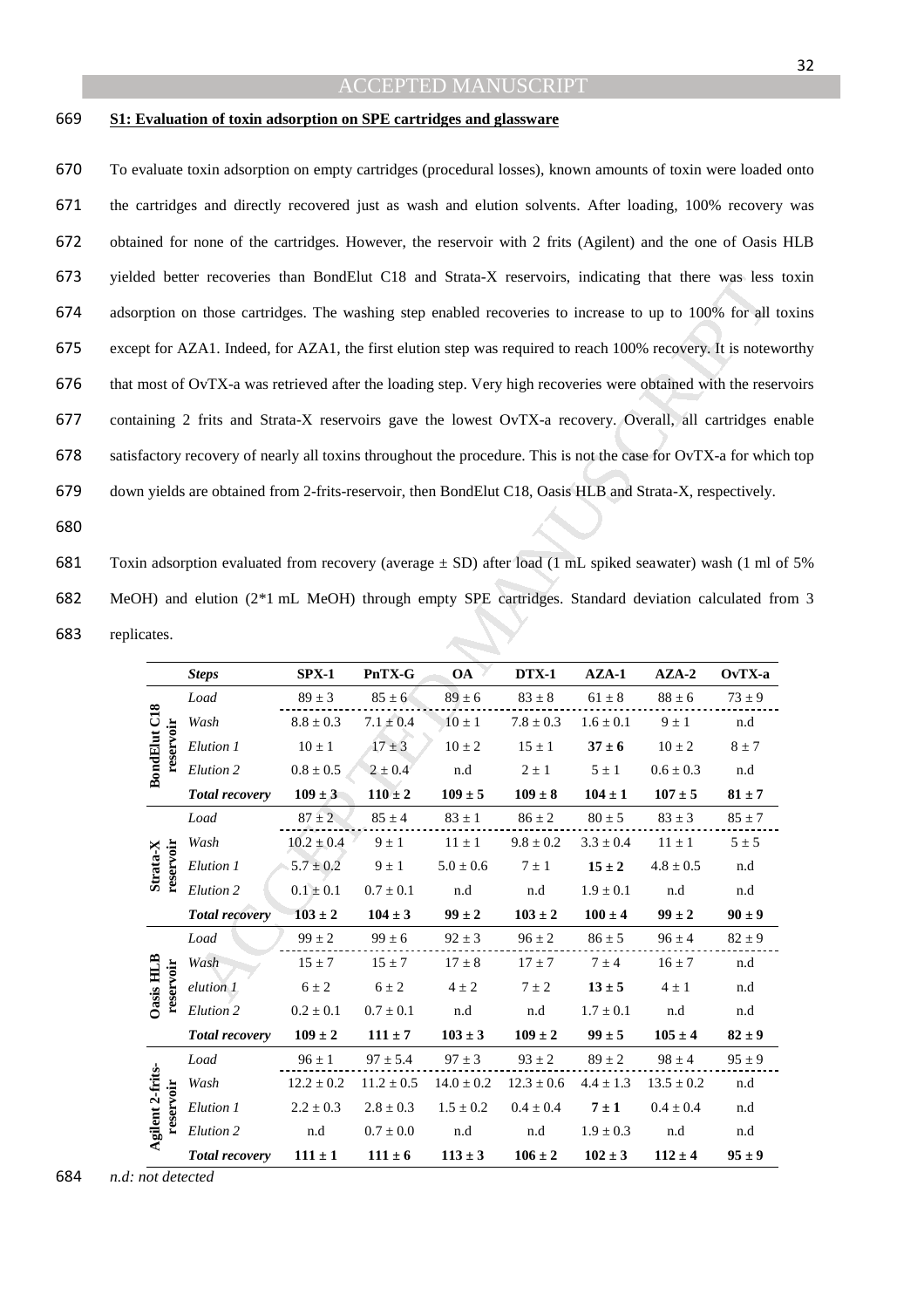## **S2: Monitoring of toxin decrease (%) in spiked seawater for Oasis HLB, Strata-X, HP-20, LDPE and**

## **PDMS**

|             | Time (hrs)            | $SPX-1$ | PnTX-G  | <b>OA</b>        | $AZA-1$ | OvTX-a                   |
|-------------|-----------------------|---------|---------|------------------|---------|--------------------------|
|             | $\boldsymbol{\theta}$ | 100     | 100     | 100              | 100     | 100                      |
| HLB         | 1                     | 49      | 44      | 32               | 48      | $\boldsymbol{7}$         |
| 100 mg      | $\overline{7}$        | 21      | 16      | $\boldsymbol{0}$ | 23      | $\boldsymbol{0}$         |
|             | 24                    | 33      | 28      | 12               | 28      | $\overline{0}$           |
|             | $\pmb{\theta}$        | 100     | 100     | 100              | 100     | 100                      |
| HLB         | 1                     | 105     | 105     | 103              | 99      | 124                      |
| 200 mg      | $\overline{7}$        | 58      | 62      | 35               | 62      | 14                       |
|             | 24                    | 36      | 36      | $17\,$           | 33      | $\boldsymbol{0}$         |
|             | $\pmb{\theta}$        | 100     | 100     | 100              | 100     | 100                      |
| HLB         | $\boldsymbol{l}$      | 75      | 90      | 63               | 87      | 49                       |
| 300 mg      | $\overline{7}$        | 40      | 52      | 41               | 59      | $\boldsymbol{0}$         |
|             | 24                    | 25      | 32      | 12               | 35      | $\boldsymbol{0}$         |
|             | $\theta$              | 100     | 100     | 100              | 100     | 100                      |
| Strata-X    | $\boldsymbol{l}$      | $87\,$  | 88      | 83               | 95      |                          |
| 100 mg      | $\overline{7}$        | 46      | 53      | 41               | 64      | $\boldsymbol{0}$         |
|             | 24                    | $28\,$  | 32      | $\overline{0}$   | 36      | $\boldsymbol{0}$         |
|             | $\pmb{\theta}$        | 100     | 100     | 100              | 100     | 100                      |
| Strata-X    | $\boldsymbol{l}$      | 118     | 81      | 62               | 75      | $\overline{\phantom{0}}$ |
| 200 mg      | $\overline{7}$        | 53      | 39      | 13               | 48      | $\boldsymbol{0}$         |
|             | 24                    | 37      | 30      | $\boldsymbol{0}$ | 33      | $\boldsymbol{0}$         |
|             | $\pmb{\theta}$        | 100     | 100     | 100              | 100     | 100                      |
| Strata-X    | $\boldsymbol{l}$      | 45      | 56      | 48               | 61      | 78                       |
| 300 mg      | $\overline{7}$        | 36      | 39      | $28\,$           | 47      | 14                       |
|             | 24                    | 16      | 28      | 16               | 36      | $\boldsymbol{0}$         |
|             | $\pmb{\theta}$        | 100     | 100     | 100              | 100     | 100                      |
| $HP-20$     | $\boldsymbol{l}$      |         | 81      | 60               | 80      | 22                       |
| 100 mg      | $\overline{7}$        | 112     | 33      | 6                | 41      | $\boldsymbol{0}$         |
|             | 24                    | 79      | 24      | $\boldsymbol{0}$ | 26      | $\boldsymbol{0}$         |
|             | $\theta$              | 100     | 100     | 100              | 100     | 100                      |
| $HP-20$     | $\boldsymbol{l}$      | 81      | 95      | 100              | 90      | 56                       |
| 200 mg      | $\overline{7}$        | 83      | 84      | 76               | $88\,$  | $\boldsymbol{0}$         |
|             | 24                    | 44      | 44      | 23               | 42      | $\boldsymbol{0}$         |
|             | $\boldsymbol{\theta}$ | $100\,$ | $100\,$ | $100\,$          | $100\,$ | $100\,$                  |
| $HP-20$     | $\boldsymbol{l}$      | 94      | 98      | 104              | 93      | 85                       |
| 300 mg      | $\overline{7}$        | $78\,$  | 73      | 59               | 71      | 24                       |
|             | 24                    | 39      | 31      | $10\,$           | 32      | $\boldsymbol{0}$         |
|             | $\pmb{\theta}$        | 100     | 100     | 100              | 100     | 100                      |
|             | $\boldsymbol{l}$      | 104     | 89      | 105              | 93      | 94                       |
| <b>PDMS</b> | $\overline{7}$        | 82      | 44      | 95               | 78      | 72                       |
|             | 24                    | $82\,$  | $27\,$  | $100\,$          | 54      | 65                       |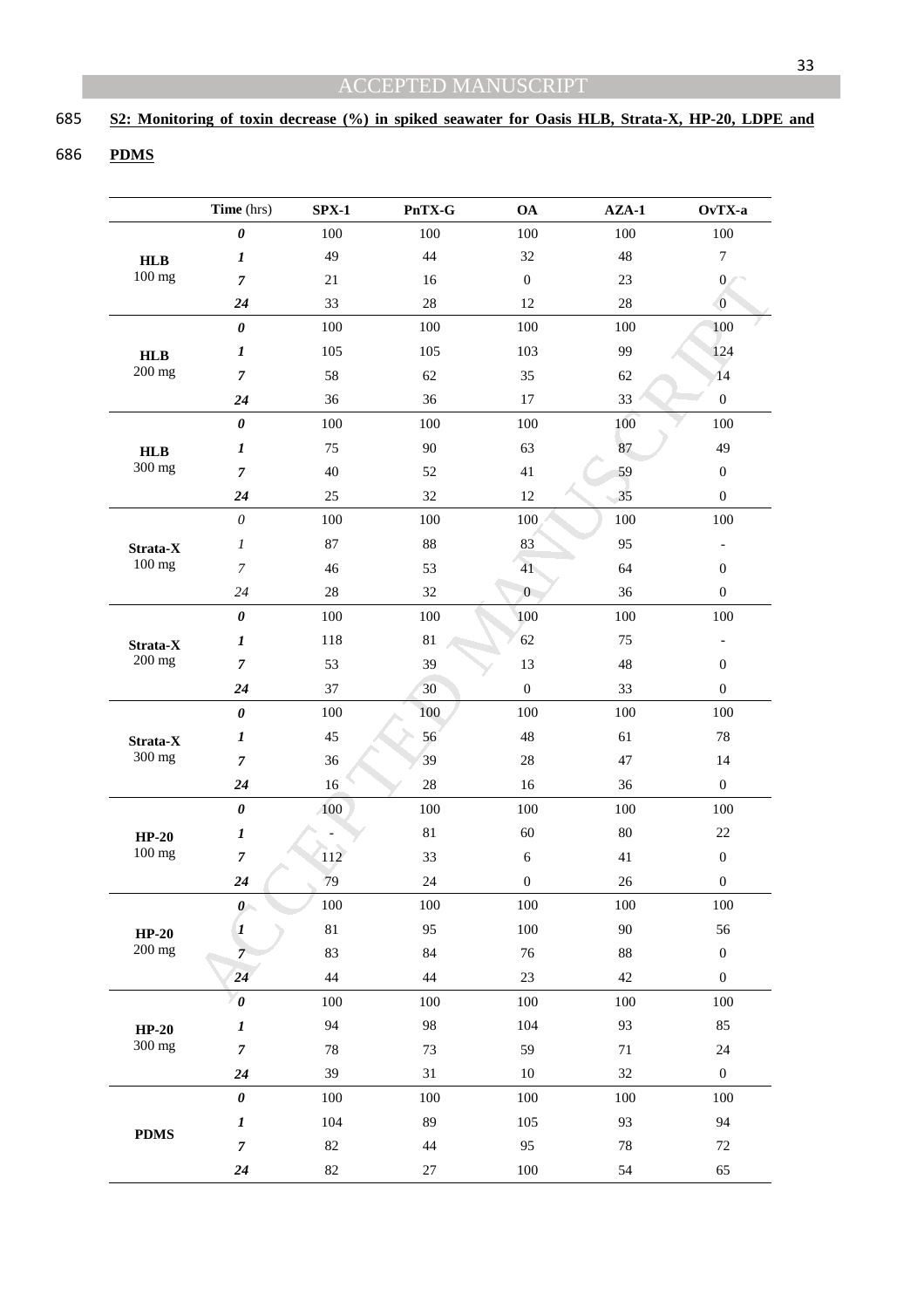|             | <b>ACCEPTED MANUSCRIPT</b> |     |     |     |     |     |  |  |  |
|-------------|----------------------------|-----|-----|-----|-----|-----|--|--|--|
|             | 0                          | 100 | 100 | 100 | 100 | 100 |  |  |  |
|             |                            | 111 | 99  | 102 | 94  | 101 |  |  |  |
| <b>LDPE</b> |                            | 122 | 112 | 110 | 102 | 109 |  |  |  |
|             | 24                         | 103 | 99  | 99  | 64  | 68  |  |  |  |